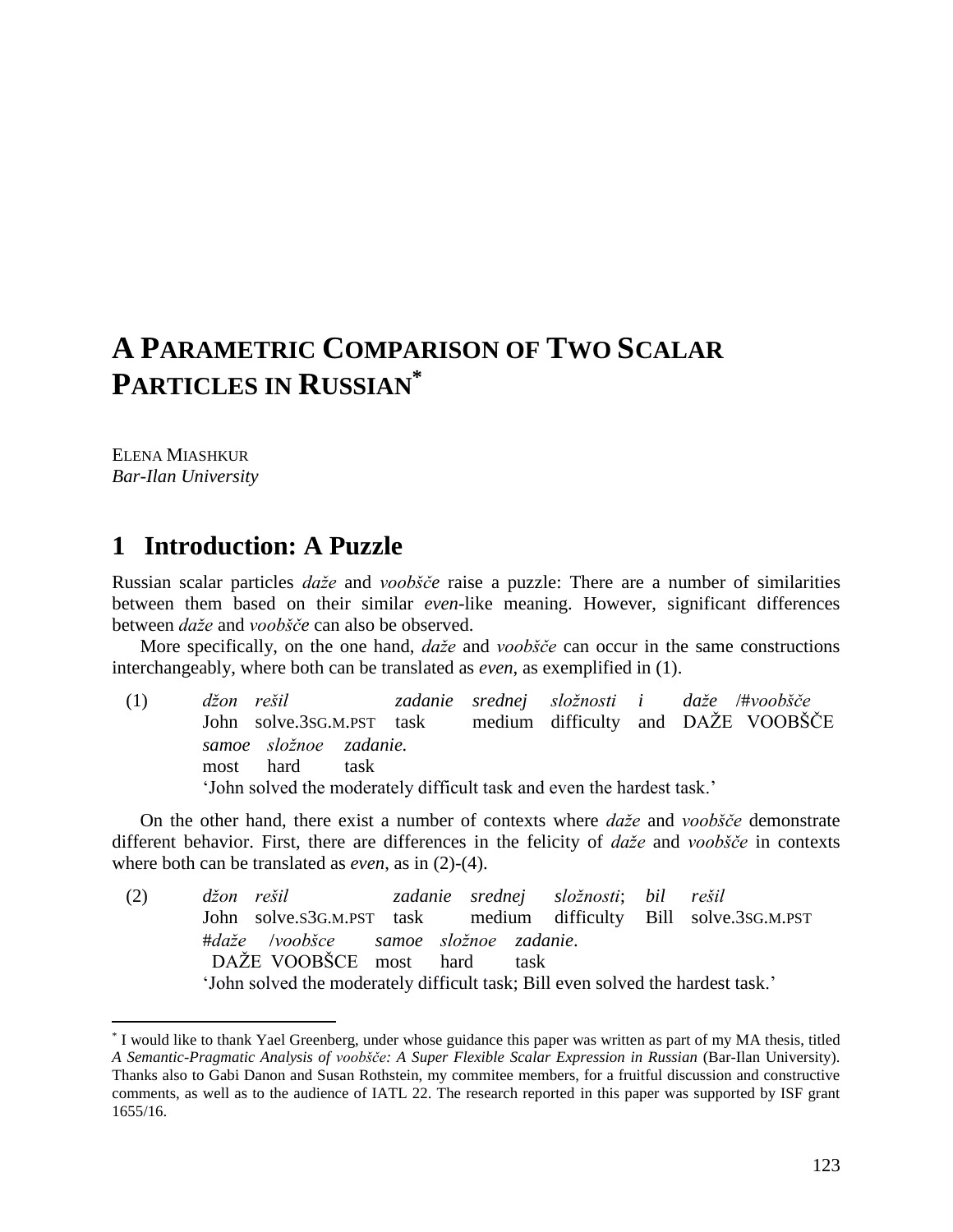- (3) *džon rešil zadanie srednej složnosti i daže* /#*voobšče* John solve.3SG.M.PST task medium difficulty and DAŽE VOOBŠČE *samoe složnoe zadanie*. most hard task 'John solved the moderately difficult task and even the hardest task.'
- (4) A: *kak prošlo sorevnovanie?* how pass.3SG.N.PST competition 'How was the competition?'
	- B: *užasno. my* #*daže* /*voobšče proigrali.* horrible we DAŽE VOOBŠČE lose.PL.PST 'Horrible. We even lost.'

Second, there are contexts where *voobšče* seems to produce a different semantic effect than *daže*: It yields *only*-, *at*-*all*-/*in*-*general*-, or *very*-like interpretations, which cannot be obtained with *daže*. 1

| (5) | džon rešil                                                                      |                         |                        | zadanie srednej složnosti; | bil | rešil |
|-----|---------------------------------------------------------------------------------|-------------------------|------------------------|----------------------------|-----|-------|
|     | John solve.3sG.M.PST task medium difficulty Bill solve.3sG.M.PST                |                         |                        |                            |     |       |
|     | $da\check{z}e$ /#voobšce                                                        | samoe prostoje zadanie. |                        |                            |     |       |
|     | DAŽE VOOBŠCE most                                                               |                         | easy<br>task           |                            |     |       |
|     | 'John solved the moderately difficult task; Bill only solved the easiest task.' |                         |                        |                            |     |       |
| (6) | džon vysokiy. bil voobšče /#daže                                                |                         |                        | <i>vysokiy.</i>            |     |       |
|     | John tall Bill VOOBŠČE DAŽE                                                     |                         |                        | tall                       |     |       |
|     | 'John is tall. Bill is very tall/taller.'                                       |                         |                        |                            |     |       |
| (7) | voobšče<br>nas<br>$\boldsymbol{u}$                                              | /#daže                  | kartoshki.<br>net      |                            |     |       |
|     | VOOBŠČE DAŽE<br><b>us</b><br>at                                                 |                         | potatoes<br><b>NEG</b> |                            |     |       |
|     | 'We don't have potatoes at all.'                                                |                         |                        |                            |     |       |

Our general claim is that the similarities between *daže* and *voobšče* are due to the fact that both are scalar, focus-sensitive particles, and the differences between them derive from the variation in their behavior along four parameters: additivity, context dependency, relative strength of the prejacent, and the type of alternatives operated on (as well as interactions between the different parameters).

In particular, we maintain that *daže* largely falls in line with the description given to *even*like operators in the literature, whereas *voobšče* demonstrates a more puzzling and sophisticated behavior with respect to most parameters.

The structure of the paper is as follows. In §2, we will begin by looking at the core theoretical background underlying the analysis of scalar *even*-like particles. In particular, we will examine the data concerning English *even*, the analysis of which served as the basis of the development of standard theory of *even*, and the points in the analysis of *even* that brought up major debates in the literature. In sections §3 to §6, we will look at the four parameters of variation underlying the difference between *daže* and *voobšče*. Each of the sections will begin with an examination of a debated component of the lexical entry for English *even*, and a

<sup>1</sup> Note that Russian *daže* may not be used in (5)-(7). English *even* cannot be used to translate (5)-(7) into English either.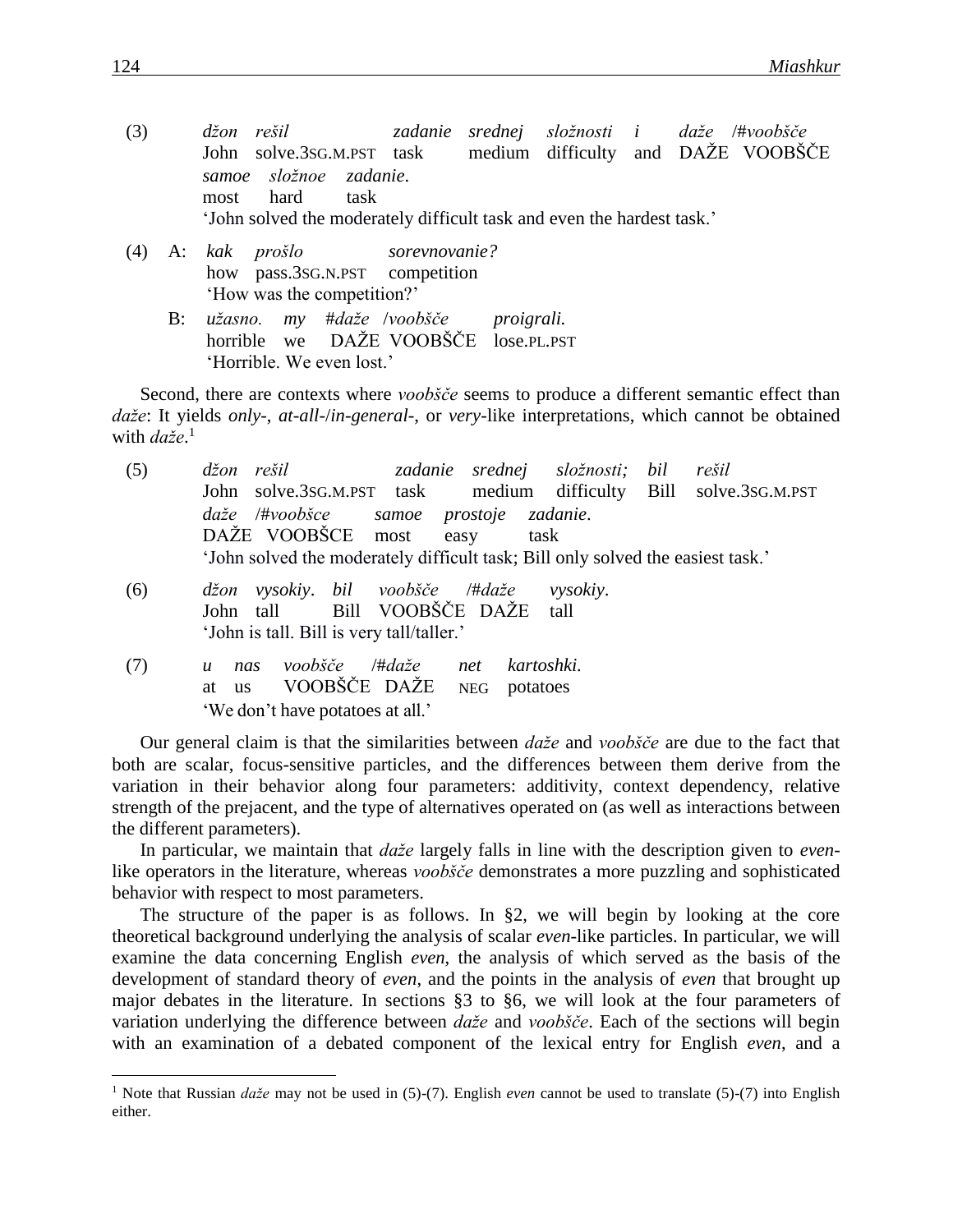corresponding discussion of cross-linguistic parametric variation regarding this component, especially in languages where more than one *even*-like operator exists. Then, each section will review the variation in the properties of *daže* and *voobšče* concerning the parameter discussed in that section. The final section, §7, draws upon the results of the analysis carried out in our study, providing a summary of the parametric comparison of *daže* and *voobšče*. In this section, we also identify implications for future research of systems of scalar particles in general, and the family of Russian scalar particles in particular.

## 2 A Brief Theoretical Background: The Traditional Semantics **of** *even*

The lexical entry for English *even* is standardly taken to be along the lines of (8) (e.g., Horn, 1969; Karttunen and Peters, 1979; Rooth, 1985, 1992; Giannakidou, 2007; Lahiri, 1998; Guerzoni, 2003).

(8)  $[even]^{g,c} = \lambda C.\lambda p : \forall q \in C[p \neq q \rightarrow p < cq] . \lambda w : \exists q \in Cq \neq p \land q(w) = 1.p(w) = 1$ where  $C \subseteq p^F \land p^O \in C \land \exists q \neq p \land q \in C$ 

In words:

 $\overline{a}$ 

- *even* combines with a contextually supplied set of alternatives, *C*, a proposition *p* and a world *w*, where *C* is a set of contextually supplied relevant alternatives to *p*, including *p* (under its ordinary semantic value) and at least one other contextually supplied distinct alternative;
- *even* has two presuppositions:
	- (i) Scalar: The prejacent of *even*, *p*, is stronger (e.g., less likely) than any other alternative *q* in *C*;
	- (ii) Additive/Existential: There is at least one alternative  $q$  in  $C$ , distinct from  $p$ , which is true in *w*;
- If defined, *even p* is true iff *p* is true in *w*.

The entry given above can apply to examples like (9):

(9) *John invited even* [*Bill*]F*.*

The presence of *even* in (9) has several effects given this entry:

- (i) It predicts the existence of a set *C* {'John invited Bill,' 'John invited Mary,' 'John invited Jane,' etc.}, where alternatives *q* 'John invited Mary' or 'John invited Jane' are relevant alternatives to proposition *p* 'John invited Bill';
- (ii) It triggers the presupposition that alternatives *q*, such as 'John invited Mary' or 'John invited Jane', are weaker than proposition *p* 'John invited Bill';<sup>2</sup>

<sup>2</sup> One, popular, way to think of *p* as the strongest alternative, is that *p* is the least likely alternative in *C*, as ordered on the scale of likelihood (Karttunen and Peters, 1979; Rooth, 1992; Lahiri, 1998). Note that the likelihood-based characterization of the '*p* is stronger than *q*' relation is debated and there are other ways to characterize it, e.g., in terms of "weak informativity" (Kay, 1990), "noteworthiness" (Herburger, 2000), and "correlation of the alternatives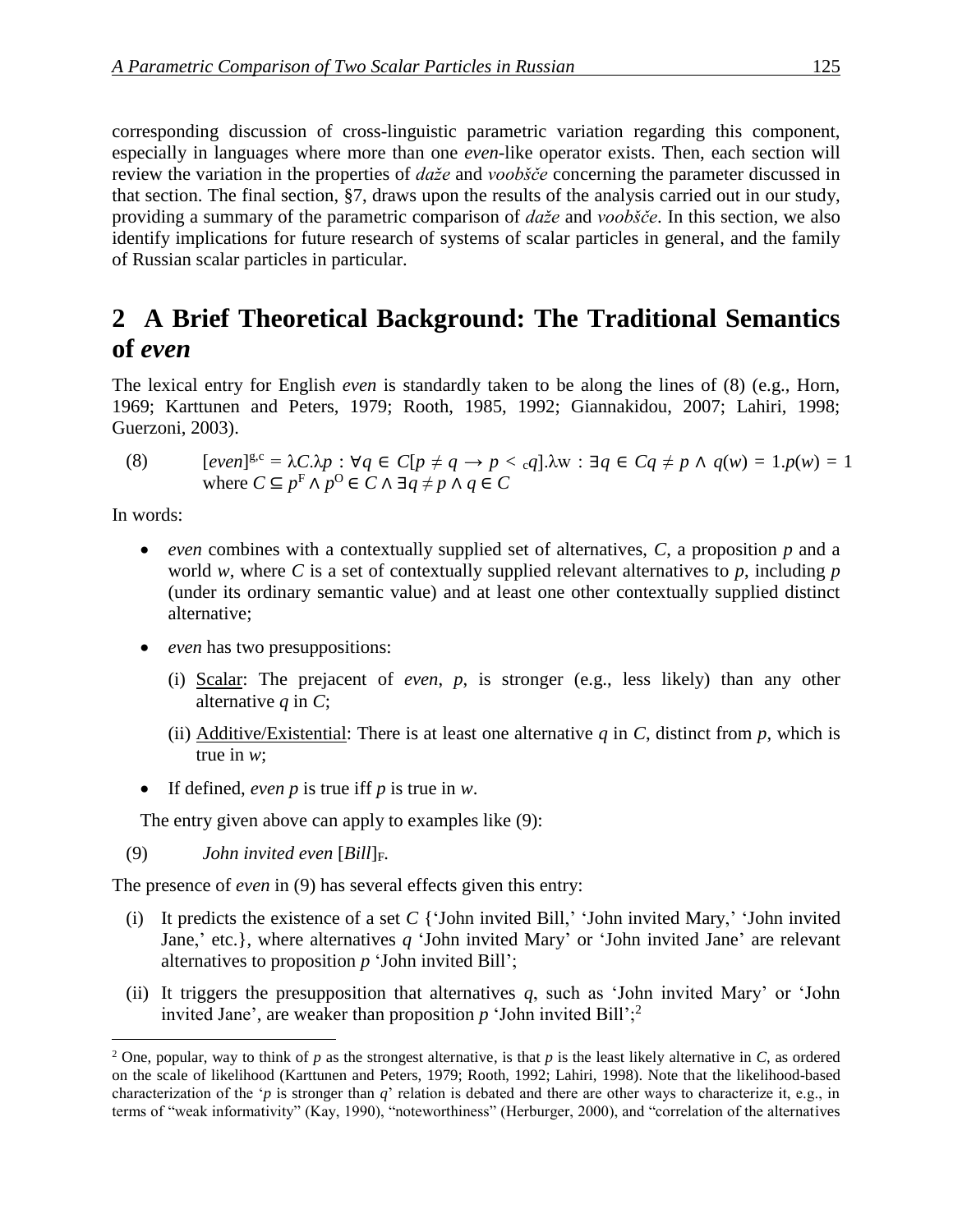- (iii) It triggers another presupposition, that at least one of the alternatives that is different from *p* 'John invited Bill' is true in *w* (e.g., in the case of (9), either 'John invited Mary' or 'John invited Jane' must be true);
- (iv) It asserts that *p* 'John invited Bill' is true in *w*.

This semantic analysis of *even* became quite standard in the literature. However, this traditional analysis has been debated, mainly concerning the presence of the additive presupposition in the meaning of *even* (discussed below in §3) and the relative strength of the prejacent of *even* (discussed in §4). The growing body of literature on cross-linguistic research of languages with more than one *even*-like operator has shown that these debates correlate with parameters of variation in such languages. In fact, additivity and relative strength are only some of the parameters underlying the variation between *even*-like particles. Other parameters, such as context-dependency and operations on covert-based alternatives, have not been discussed in the literature on English *even*, but rather highlighted in the research of other languages, where particles actually show variation in their felicity based on this parameter.

The following sections present an overview of the analysis of the particles under discussion along four relevant parameters.

### **3** The First Parameter: Additivity

#### **3.1**xx**Additive Presupposition in the Meaning of** *even***-Like Particles**

Above we defined the lexical entry for English *even* (Horn, 1969; Kartunnen and Peters, 1979; Rooth, 1985, 1992), where an inherent part of the meaning of *even* is the additive (sometimes called "existential") presupposition, requiring that besides the prejacent of *even*, *p*, there is some alternative proposition *q* in *C*, which is distinct from *p* and also true in the world *w*.

Horn (1969) and Kartunnen and Peters (1979) illustrate their judgment that additive presupposition is indeed indispensable for felicitous interpretation of *even* by examples like (10), which, according to them, inevitably result in infelicity:

#### (10) #*Even Bill likes Mary, but no one else does.* (Kartunnen and Peters, 1979:(19))

However, the presence of the additive presupposition in the lexical entry of *even* did not remain undisputed and was actually challenged in a number of works on the subject, such as those by von Stechow (1991), Krifka (1991), Wilkinson (1996), Rullman (1997), Lahiri (2008), Crnič (2011), Wagner (2014), and Greenberg (2016a). Below we examine two main types of problems raised against the presence of an additive presupposition of *even*, and illustrate them using examples. These are the felicity of *even* with mutually exclusive alternatives, and its behavior with entailed alternatives.<sup>3</sup>

with a contextually supplied gradable property" (Rullmann, 2007). See Greenberg (2015, 2018) for a review and a more recent proposal.

<sup>3</sup> Another objection raised against the additive presupposition of *even* was its felicity in sentences with *only* (cf. (i) below), as reported by e.g. von Stechow (1991). Assertion of exclusive *only* is expected to be at odds with the additive presupposition of *even* (von Stechow, 1991).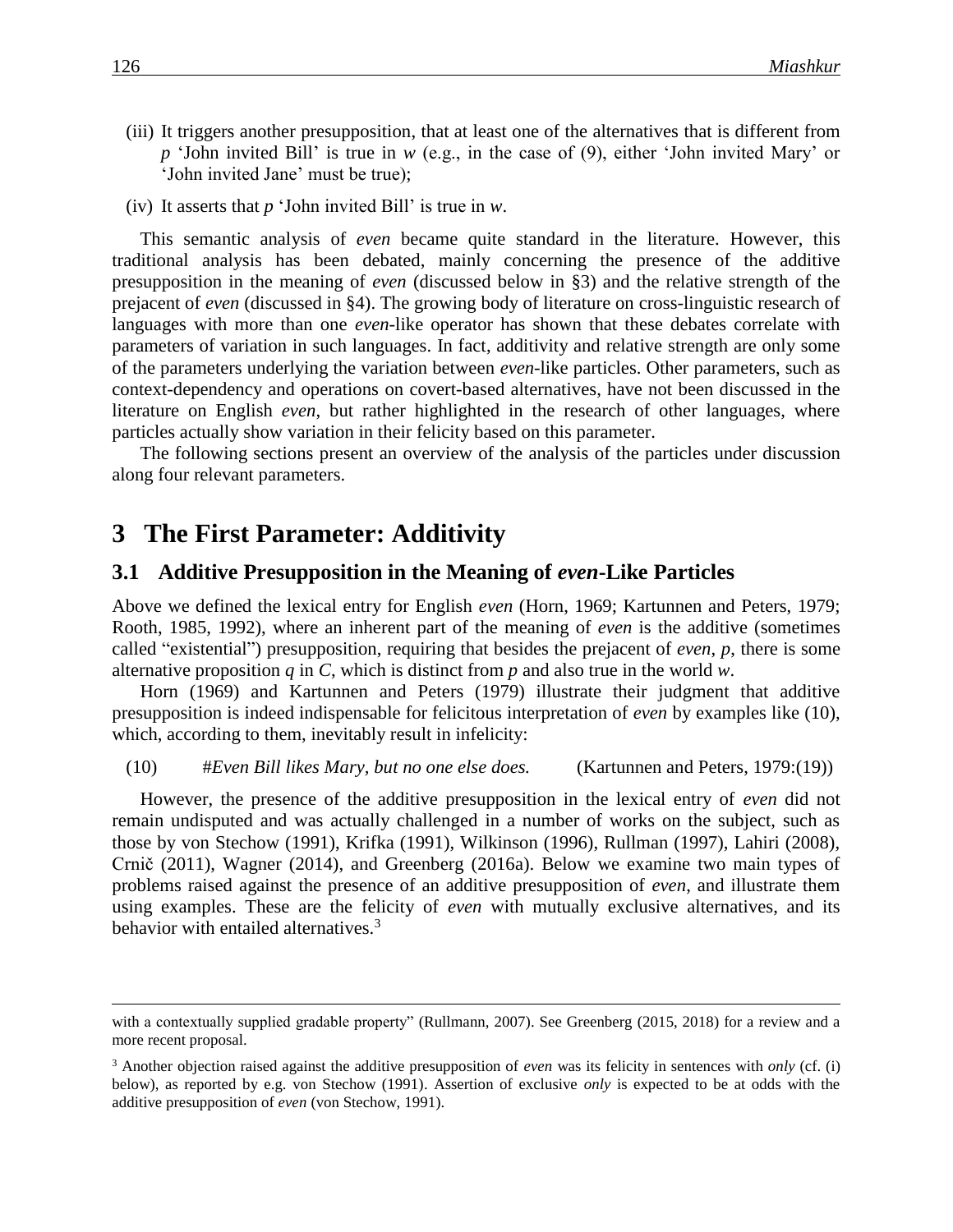The first potential counterexample to the additivity of *even* is its felicity with mutually exclusive alternatives, as discussed in e.g., Rullmann (1997). The latter provides the example cited in (11), where the prejacent of *even* is 'Clair is an associate professor' and the set of contextually supplied alternatives *C* is: {'Claire is a lecturer,' 'Claire is an assistant professor,' 'Claire is an associate professor', etc.}.

### (11) A: *Is Claire an*  $[assignment]$  $professor$ *?* B: *No, she's even*/#*also an* [*associate*]<sup>F</sup> *professor*. (Rullmann, 1997:(18))

Given our world knowledge, only one alternative could be true at a time, as one cannot be both an assistant professor and an associate professor at the same time and the same institution. Therefore, the additive presupposition triggered by *even* cannot be possibly met, yet such example is felicitous in English. A similar example was reported by Lahiri (2008) in (12):<sup>4</sup>

#### (12) *Hasiba won even*/#*also the* [*gold*]<sub>F</sub> *medal*. (Lahiri, 2008:(20))

The second challenge to the additive nature of *even* is its felicity in entailed alternatives contexts, i.e., in contexts where the prejacent of *even*, *p*, asymmetrically entails a focus alternative, *q*. Such contexts were originally discussed in studies of additive particles like *too* and *also*. In particular, following discussions in Kratzer (1989), Krifka (1999), and Cohen (2009) on distinctness of alternatives in contexts with additive particles, Wagner (2014) formulates the constraint in (13):

(13) The alternative(s), which an (additive) operator is anaphoric to, have to be 'independent'. (Wagner, 2014:(25))

Given this principle, Wagner focuses his attention on the behavior of additive particles with (logically) entailed alternatives. This type of alternatives cannot possibly be distinct from each other. For example, in (14), it is impossible for 'Someone solved the problem' to be distinct and independent from 'Everyone solved the problem' (assuming the same domain is being used). Similarly, it is impossible for 'Everyone solved the problem' to be distinct from 'Someone solved the problem'. Indeed, in the examples provided in (14)-(15) below, which were originally

 $\overline{a}$ 

Nevertheless, note that this is a problem only if one is to assume that *only* and *even* have the same focus associate, as exemplified in (iii) (Guerzoni, 2003:111). In case they have different associates, we can still keep the additive *p*s of *even* (ii).

- (ii) *John even* [*danced only with* [*Sue*]F-of-*only*]F-of-*even*. Additive presupposition: There is something else that John did besides dancing only with Sue.
- (iii) #*John even* [*danced only with* [*Sue*]F-of-*only*]F-of-*even, but he did nothing else (that was unlikely of him to do)*. Additive presupposition: Not realized.

(Guerzoni, 2003:(111a-b))

Given that it is not clear whether such context is a reliable test for/against the additivity of *even*, we will not apply this test in our analysis of additive/exclusive properties of *daže* and *voobšče*.

<sup>4</sup> See Greenberg (2018) for a gradability-based analysis of the semantics of *even*, where what is actually being compared is one's degree of e.g., success associated with reaching the position of associate vs. assistant professor or winning gold vs. winning silver medal.

<sup>(</sup>i) *Bill even danced only with Mary*. (Exclusive) assertion of *only*: John did not dance with anyone besides Mary. (Additive) presupposition of *even*: John danced with someone besides Mary.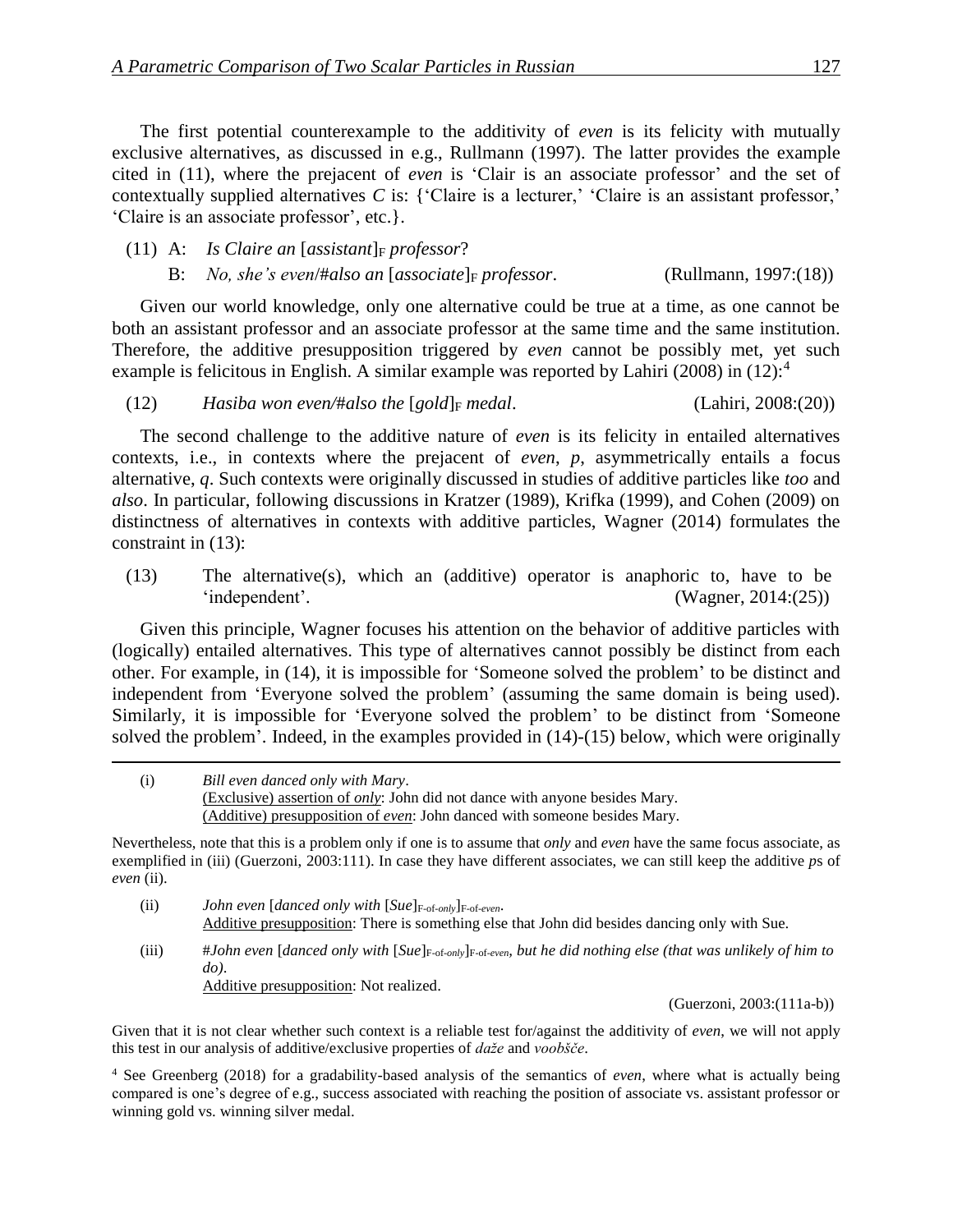used by Wagner (2014) for contexts with entailed non-distinct alternatives, the use of additive particles is banned, as illustrated by the infelicity of *also*:

- (14) *Everyone solved the problem.* #*Someone also solved the problem.*
- (15) *Someone solved the problem.* #*Everyone also solved the problem.*

(Wagner, 2014:(22a-b))

Given the constraint in (13) above, and assuming that *even* is an additive particle, we would expect *even* (like other additive particles, such as *too* and *also*) to be banned with entailed alternatives.<sup>5</sup>

Crucially, however, Wagner (2014) and Greenberg (2016a) provide examples of felicitous occurrences of *even*, given in (16)-(19) below, where *p* asymmetrically entails *q*, and Wagner's (2014:4) distinctness constraint cited in (13) above is violated. In such examples, *also* is infelicitous, as expected. These examples, then, pose a challenge to the hypothesis concerning the existence of an additive presupposition of *even*.

- (16) A: *Did John read some of the books*?
	- B: *He even*/#*also read all of the books*. (Wagner, 2014:(33))
- (17) *Some people really should try yoga. Everyone should even*/#*also do it.* (Wagner, 2014:(51a.))
- (18) *The queen gave birth to a child. She even/#also gave birth to*  $[a \, boy]_F!$ (Greenberg, 2016a:(38e))
- (19) A: *We need a signature of a professor on this form*.

B: *Well, John is a professor. He is even*/#*also a [full*] *F professor.* 

(Greenberg, 2016a:(38b))

This conclusion was further supported by **cross-linguistic research** on languages with more than one *even*-like particle, where we find the following three types of particles:

- **Necessarily additive** *even***-like particles**, which must presuppose that at least one alternative is true besides *p* (e.g., German *sogar*, Guerzoni, 2003);
- **Exclusive** *even* **like-particles**, which presuppose that  $p$  is the only true alternative in  $C$ (e.g., German *auch nur*, Guerzoni, 2003; Japanese *-dake-demo*, Nakanishi, 2006);
- **'Unspecified'** *even***-like particles**, which may operate on an alternative *p* regardless of the truth-conditional status of *q* (e.g., English *even*, Wilkinson, 1996; Rullman, 1997; Lahiri, 2008; Crnič, 2011; Wagner, 2014, and others; Hebrew *afilu*, Greenberg, 2016b)

<sup>&</sup>lt;sup>5</sup> Given also that *even* is not only additive, but also scalar, requiring p to be "stronger" than q, we will only review those cases where *p* asymmetrically entails *q*.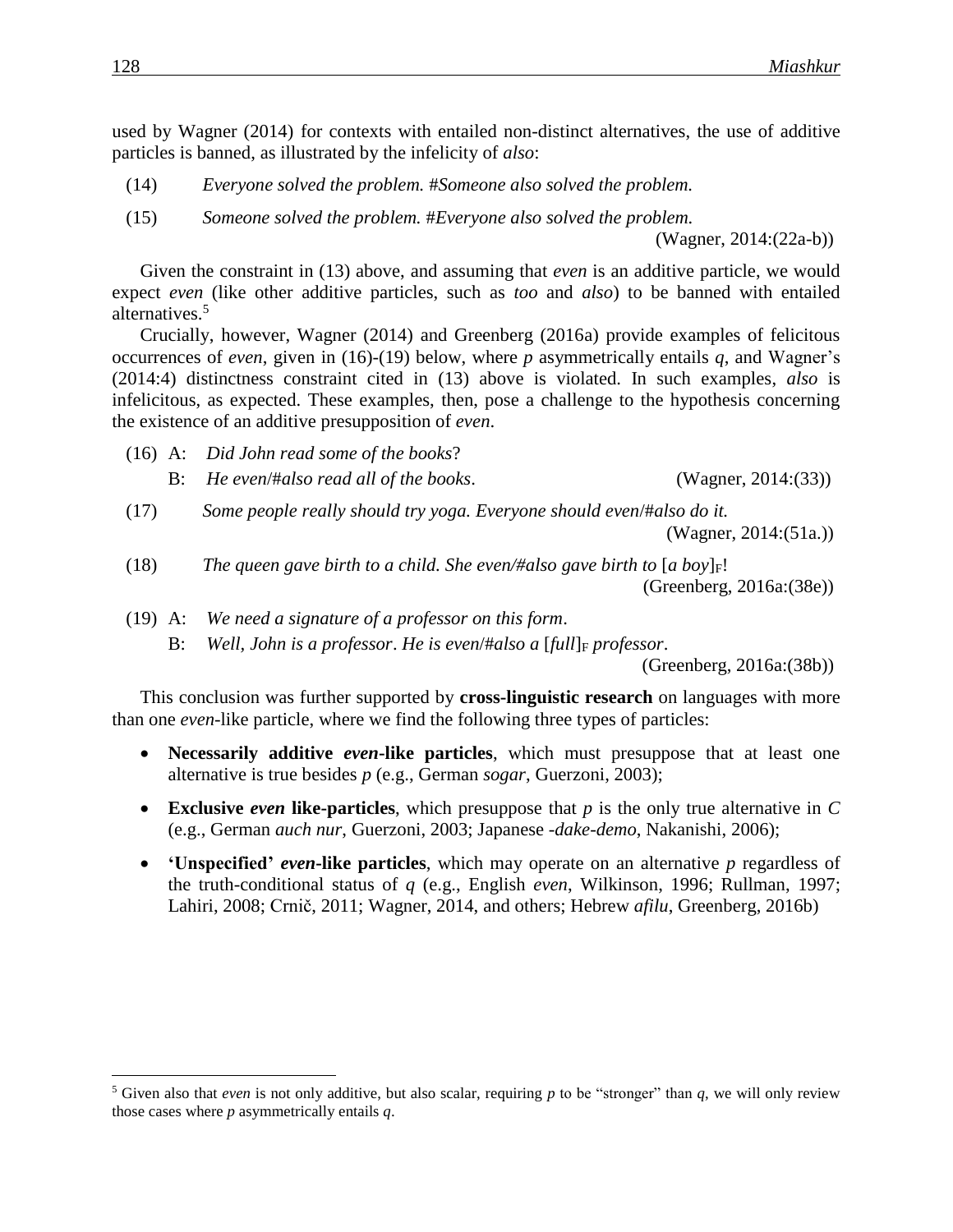### **3.2**xx**An Analysis of Russian Particles with Respect to the Additivity Parameter**

We will now turn to Russian *daže* and *voobšče*, and examine their behavior from the perspective of the additivity parameter. We predict *daže* to be additive and *voobšče* to be exclusive. To support this conclusion, we will demonstrate the behavior of the particles in several contexts.

We will start our analysis by looking at the contexts where some other alternative *q*, different from *p* (which is true), is also true in the world *w*. If a particle is infelicitous in this context, we can conclude that it belongs to the necessarily exclusive type of particles.<sup>6</sup> If a particle is felicitous in the context, we need to take one more step and proceed to examine its felicity in the contexts problematic for additive particles (where no alternative  $q$  is true). The felicity of a particle in this set of contexts will provide some evidence that this particle is unspecified. If we see that the particle is infelicitous in these contexts, then we may conclude that it is purely additive.

In addition, given the discussion in §3.1 we will check the behavior of *daže* and *voobšče* in two more contexts:

- (i) In contexts of mutually exclusive alternatives where only  $p$  is true (no  $q$  can be true): The felicity of a particle in such contexts shows that it is not necessarily additive;
- (ii) In contexts of entailed alternatives (where  $p$  asymmetrically entails  $q$ ), which bans the use of necessarily additive particles

#### 3.2.1xxThe Additivity of Russian *daže*

The main claim we make with respect to *daže* is that it is an inherently additive particle, which necessarily triggers additive presupposition in all possible types of contexts. The pieces of evidence for this claim are the following.

First, we can show that *daže* is not exclusive by its felicity in the contexts where some other alternative *q* is true beside *p*. Sentences (20)-(21) show the possible use of *daže* in contexts which were reported in classical works on additivity of English *even* (Horn, 1969, and Kartunnen and Peters, 1979). In these examples, *daže* operates on its prejacent *p* in a context, where another (weaker) alternative *q* is also true in the world *w*.

| (20) | bilu nravitsja mèri i daže s'juzan.<br>Bill.DAT like.PRES.REFL Mary and DAŽE Susan<br>'Bill likes Mary and even Susan.' |  |                                                                                                                            |  |
|------|-------------------------------------------------------------------------------------------------------------------------|--|----------------------------------------------------------------------------------------------------------------------------|--|
| (21) | 'Mary likes Hubert, she even voted for him.'                                                                            |  | mèri nravitsja x'jubert, ona daže progolosovala za nego.<br>Mary.DAT like.PRES.REFL Hubert she DAŽE vote.3sG.F.PST for him |  |

Second, we show that *daže* is infelicitous in contexts where *p* is the only true alternative, so it does not belong to the class of unspecified *even*-like particles either. Examples (22)-(25) below show that *daže* is infelicitous in contexts where the additive presupposition is not met, regardless of whether its syntactic position is pre-verbal or pre-nominal.

<sup>6</sup> Assuming no other parametric constraint is at work.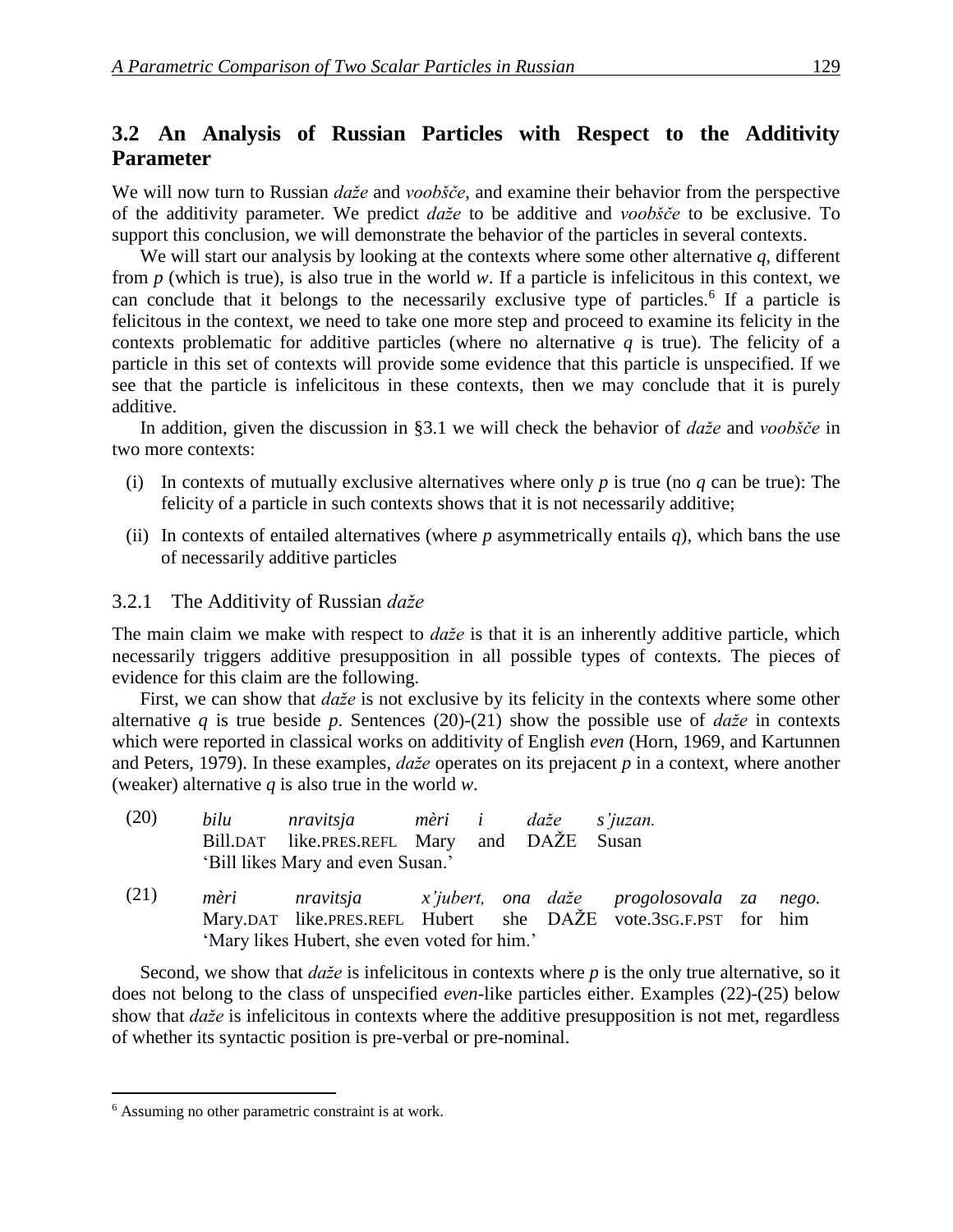| (22) | <b>Subject NP-Modifying Position</b>                                                                                                                                                                                                                                 |
|------|----------------------------------------------------------------------------------------------------------------------------------------------------------------------------------------------------------------------------------------------------------------------|
|      | #daže<br>mjurièl<br>progolosovala za x'juberta<br>bol'še<br>$nikto$ ).<br>$\overline{a}$<br>DAŽE<br>Muriel<br>vote.3sG.F.PST<br>for<br>Nobody<br>Hubert<br>but<br>more                                                                                               |
|      | 'Even Muriel voted for Hubert (but no-one else did).'                                                                                                                                                                                                                |
| (23) | <b>Object NP-Modifying Position</b>                                                                                                                                                                                                                                  |
|      | #mjurièl progolosovala Daže<br>x'juberta<br>bol'še<br>$\overline{a}$<br>za<br>ni<br>za<br>vote.3sG.F.PST DAŽE<br>Muriel<br>for<br>Hubert<br>but<br>for<br><b>NEG</b><br>more                                                                                         |
|      | $kogo$ ).<br>anyone<br>'Muriel voted even for Hubert (but she voted for no one else).'                                                                                                                                                                               |
| (24) | VP-Modifying Position in Non-Transitive Verb Construction                                                                                                                                                                                                            |
|      | #mjurièl pela,<br>(i)<br>x'jubert<br>daže<br>tanceval<br>$\boldsymbol{a}$<br>DAŽE<br>Hubert<br>Muriel<br>sing.3sG.F.PST but<br>dance.3sG.M.PST<br>and<br>ničego<br>$bol'$ še).<br>nothing<br>more<br>'Muriel sang and Hubert even danced (but he did nothing else).' |
| (25) | VP-Modifying Position in Transitive Verb Construction                                                                                                                                                                                                                |
|      | #mjurièl daže<br>progolosovala za<br>x'jubert tanceval<br>(no)<br>ne<br>DAŽE<br>vote.3sG.F.PST<br>Muriel<br>for<br>Hubert<br>dance.3sG.M.PST<br>but<br>not<br>ničego<br>sdelala<br>$bol$ 'še).                                                                       |
|      | $do.3SG.F.PST$ nothing<br>More<br>'Muriel even voted for Hubert (but she did nothing else for him).'                                                                                                                                                                 |
|      |                                                                                                                                                                                                                                                                      |

What this shows is that the dependency of the additive presupposition of English *even* on its syntactic position, reported by Wagner (2014), finds no parallel in the use of Russian *daže* (compare the (in)felicity of the Russian and English sentences above). Note that, in example (25), we look at *even* in a VP-modifying position, where *even* may associate with either the whole VP or only the object-NP, and we show that in either case it is necessarily additive.

We can therefore conclude that *daže* is necessarily additive. Our claim regarding the necessarily additive presupposition of *daže* is further supported by the infelicity of *daže* in contexts of mutually exclusive alternatives (inspired by example (18) from Rullman, 1997). Again, compare this behavior of *daže* to the felicity of English *even* in this context.

|  | (26) A: klèr dekan? |             |                              |  |
|--|---------------------|-------------|------------------------------|--|
|  |                     | Claire dean |                              |  |
|  |                     |             | 'Is Claire a dean?'          |  |
|  |                     |             | B: net, ona #daže pro.       |  |
|  |                     |             | $NEG$ she $DA\ddot{Z}E$ prop |  |

B: *net*, *ona* #*daže prorektor*. rector 'No, she is even a prorector.'

In addition, just like the additive particles *too* and *also* (and unlike English *even*), *daže* is banned in contexts of entailed alternatives, where *p* asymmetrically entails *q*, e.g., (27).

(27) A: *nam nužna podpis' professora*. we.DAT necessary signature professor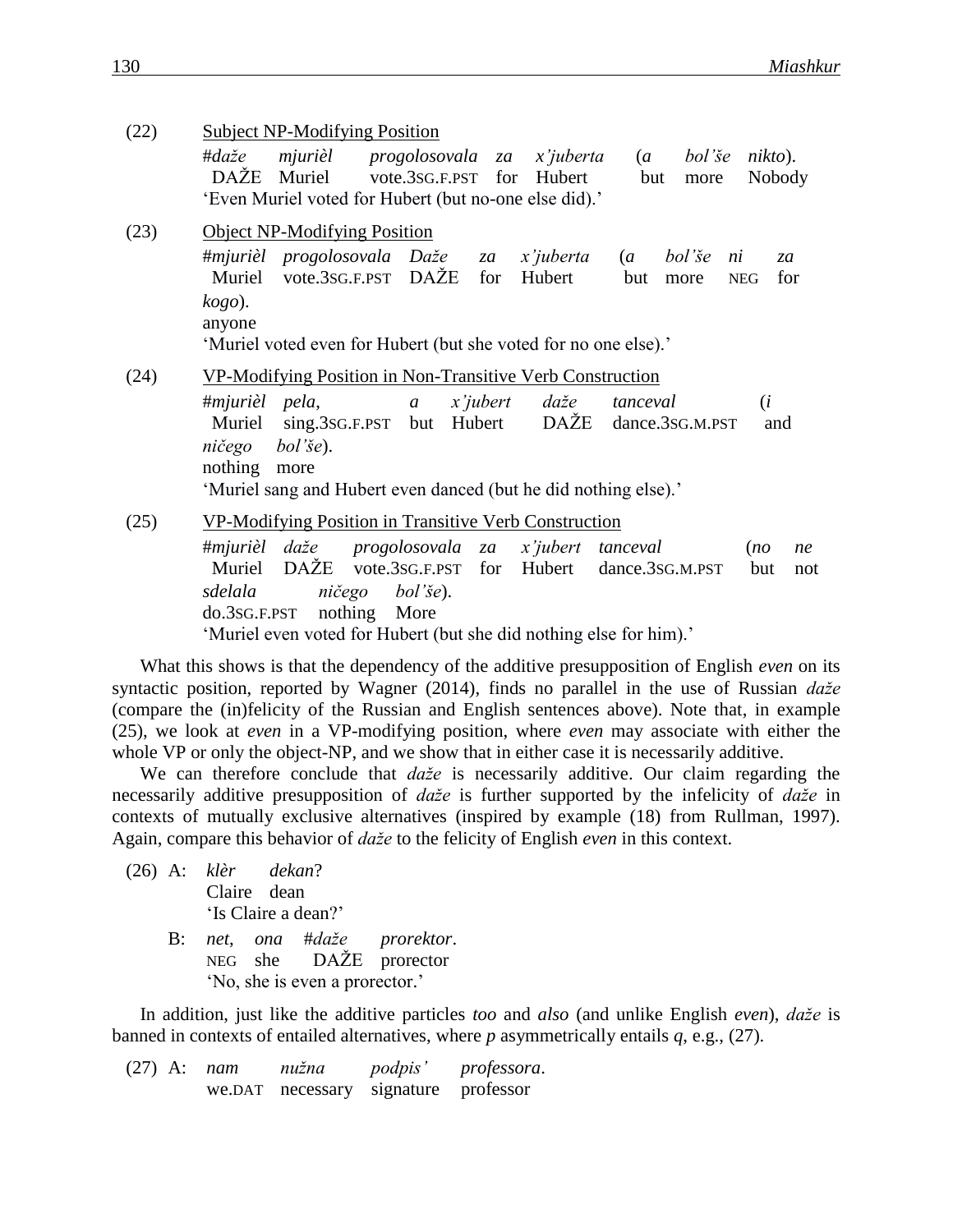'We need a signature of a professor on this form.'

B: *džon professor*. #*daže polny professor*! John professor. DAŽE full professor 'Well, John is a professor. He is even a full professor.'

We thus suggest the additive presupposition must be encoded in the lexical entry for *daže* as:

 $(daze)^{g.c} = \lambda C.\lambda p : ... : \exists q \in Cq * p \land q(w) = 1. p(w) = 1$ Additive presupposition: There is at least one alternative  $q$  in  $C$ , distinct from  $p$ , which is true in *w*.

#### 3.2.2xxThe Exclusivity of Russian *voobšče*

We propose that, unlike *daže*, *voobšče* is not additive; in fact, it is exclusive in nature. This claim is based on the main observation that it is infelicitous in examples where both *p* and *q* are true.

(29) *za x'juberta progolosovala mèri i* #*voobšče mjurièl* (*a* for Hubert vote.3SG.F.PST Mary and VOOBŠČE Muriel but *bol'še nikto*). more nobody 'Mary and even Muriel voted for Hubert (but no-one else did).'

Compare (29) with the felicity of *voobšče* in example (30), where only *p* is true. Therefore, we can claim that it is purely exclusive.

(30) *za x'juberta progolosovala voobšče mjurièl* (*a bol'še nikto*). for Hubert vote.3SG.F.PST VOOBŠČE Muriel but more nobody 'Even Muriel voted for Hubert (but no-one else did).'

To conclude, our data indicated that the properties demonstrated by *voobšče* characterize it as exclusive particle: It is infelicitous when both *p* and some other alternative *q* are true, and felicitous when *p* is the only true alternative.

We suggest that the exclusive component in the meaning of *voobšče* would be reflected in its lexical entry in the following way:

(31)  $[voob\check{s}\check{c}e]^{g,c} = \lambda C.\lambda p : ... \lambda w : \forall q \in Cq * p \rightarrow q(w) = 0. p(w) = 1$ Exclusive presupposition: No alternative *q* in *C*, distinct from *p*, is true in *w*.

As for the issue of whether such exclusive component is presupposed or not, we can suggest that it has a presupposition status. This is because the exclusive component in the meaning of *voobšče* survives with questions, as seen in (32), and conditionals, as demonstrated in (33).

- (32) *džon pil pivo*. #*on voobšče pil vodku*? John drink.3SG.M.PST beer he VOOBŠČE drink.3SG.M.PST vodka 'John drank beer. Did he drink even vodka?'
- (33) *džon pil pivo*. #*esli on* #*voobšče pil* John drink.3SG.M.PST beer if he VOOBŠČE drink.3SG.M.PST *vodku*, *to on dolžno byt' očen' p'jan*. vodka then he must be.INF very drunk 'I know that John drank beer. If he drank even vodka, he must be very drunk.'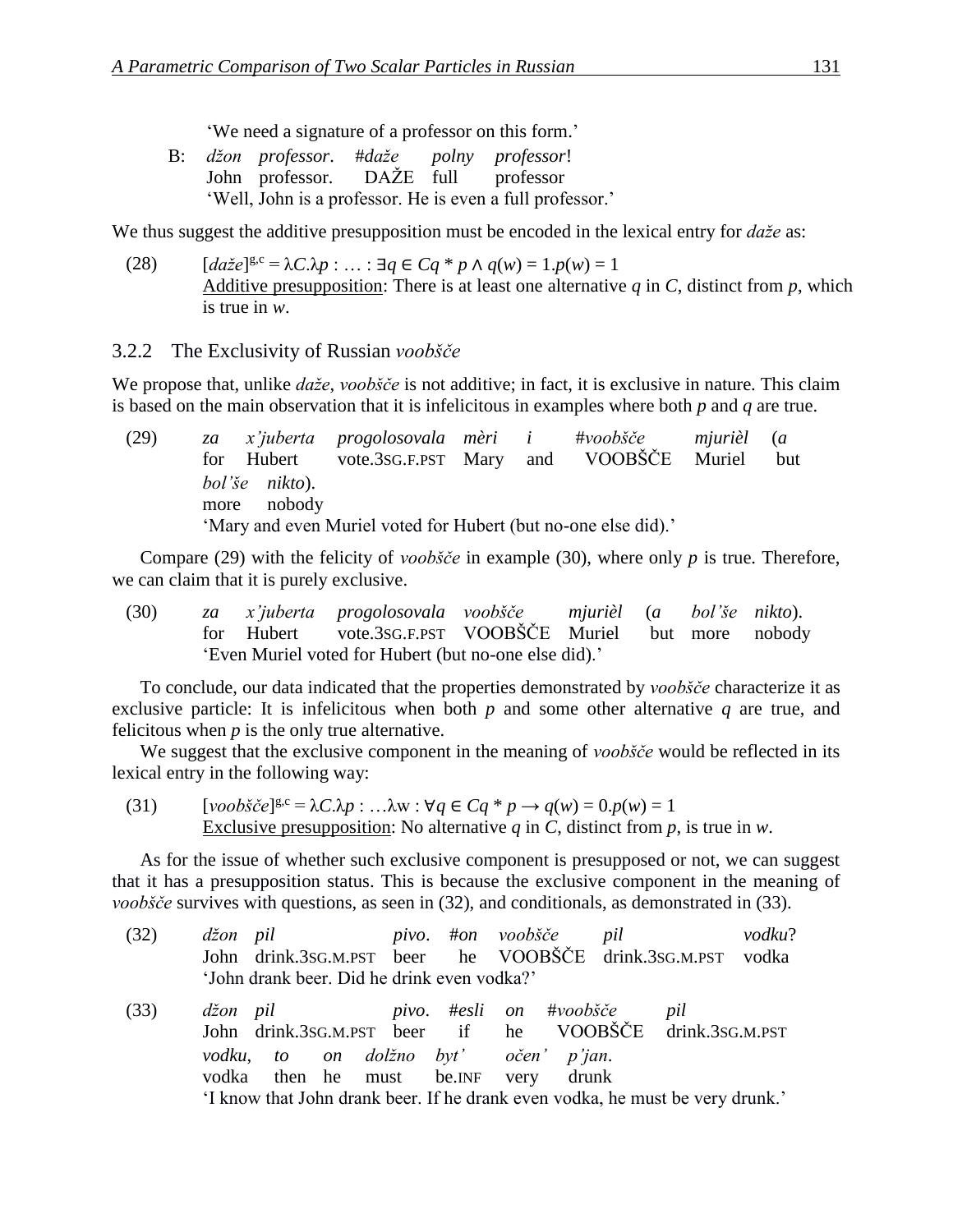## **4** The Second Parameter: Context-Dependency

In our discussion of the additive properties of *daže* in §3, we came to the conclusion that *daže* belongs to the set of additive particles. Therefore, as long as both the prejacent of *daže*, *p*, and at least one alternative *q* in *C* is true, such that the additive presupposition of *daže* is met, we expect it to be felicitous. However, *daže* seems to be infelicitous in example (34) below, although its additive presupposition is met.

(34) Context: Both speakers know Bill solved the moderately difficult task (i.e., the additive presupposition is met). *džon rešil zadanie srednej složnosti*; *bil rešil* John solve.3SG.M.PST Task medium difficulty Bill solve.3SG.M.PST #*daže* /*voobšce samoe složnoe zadanie*. DAŽE VOOBŠCE most hard task 'John solved the moderately difficult task; Bill even solved the hardest task.'

This puzzling behavior can be accounted for if we take into consideration an additional parameter: context-dependency. In this section, we will focus our attention on the variation in the felicity of *even*-like particles based on this parameter; specifically, we will investigate how the presence of an explicit alternative  $q$  in the context, or lack thereof, affects the felicity of these particles. We will provide theoretical background reported in the literature concerning the variation between *even*-like particles based on this parameter for languages like Spanish, German, and Hebrew (§4.1). We will then examine the context-dependency of *daže* and *voobšče*, in §4.2.

#### **4.1**xx**Context-Dependency of** *even***-like Particles in Cross-Linguistic Research**

One parameter of variation of *even*-like particles, closely connected to additivity, is their degree of context-dependency. We know of three studies that report variation in the felicity of scalar additive particles based on whether or not a linguistically salient alternative *q* is present in the context:<sup>7</sup> Schwenter and Vashisht (2000) on Spanish *incluso* and Hindi -*bhii*, Greenberg (2014) and Greenberg and Orenstein (2016) on Hebrew *afilu* and *bixlal*, and Gast (2017) on German *sogar*, *selbst*, and *auch*.

For example, Schwenter and Vasishth (2000) look at the pairs of Spanish and Hindi *even*-like particles *incluso*/*hasta* and -*tak*/-*bhii*, all of which can be translated as English *even*. In their examples, provided in (35)-(36), where both *p* ('My grandma ate it') and a linguistically salient *q* ('I ate it') are pronounced, Spanish *incluso* and Hindi -*bhii* are felicitous, just like their respective counterparts *hasta* and -*tak*.

(35) A: ¿*Quién ha comido oreja de cerdo*? 'Who ate a pig's ear?'

 $\overline{a}$ 

B: *Pues yo* (*la he comido*) *e hasta*/*incluso mi abuela* (*la ha comido*). 'Well, I (ate it) and HASTA/INCLUSO my grandma (ate it).'

(Spanish; Schwenter and Vashisht, 2000:(11))

<sup>&</sup>lt;sup>7</sup> Here and below, under "linguistically salient" alternatives, we refer to the alternatives explicitly pronounced in the context (cf. the notion of discourse set and linguistically salient material in Wagner, 2012).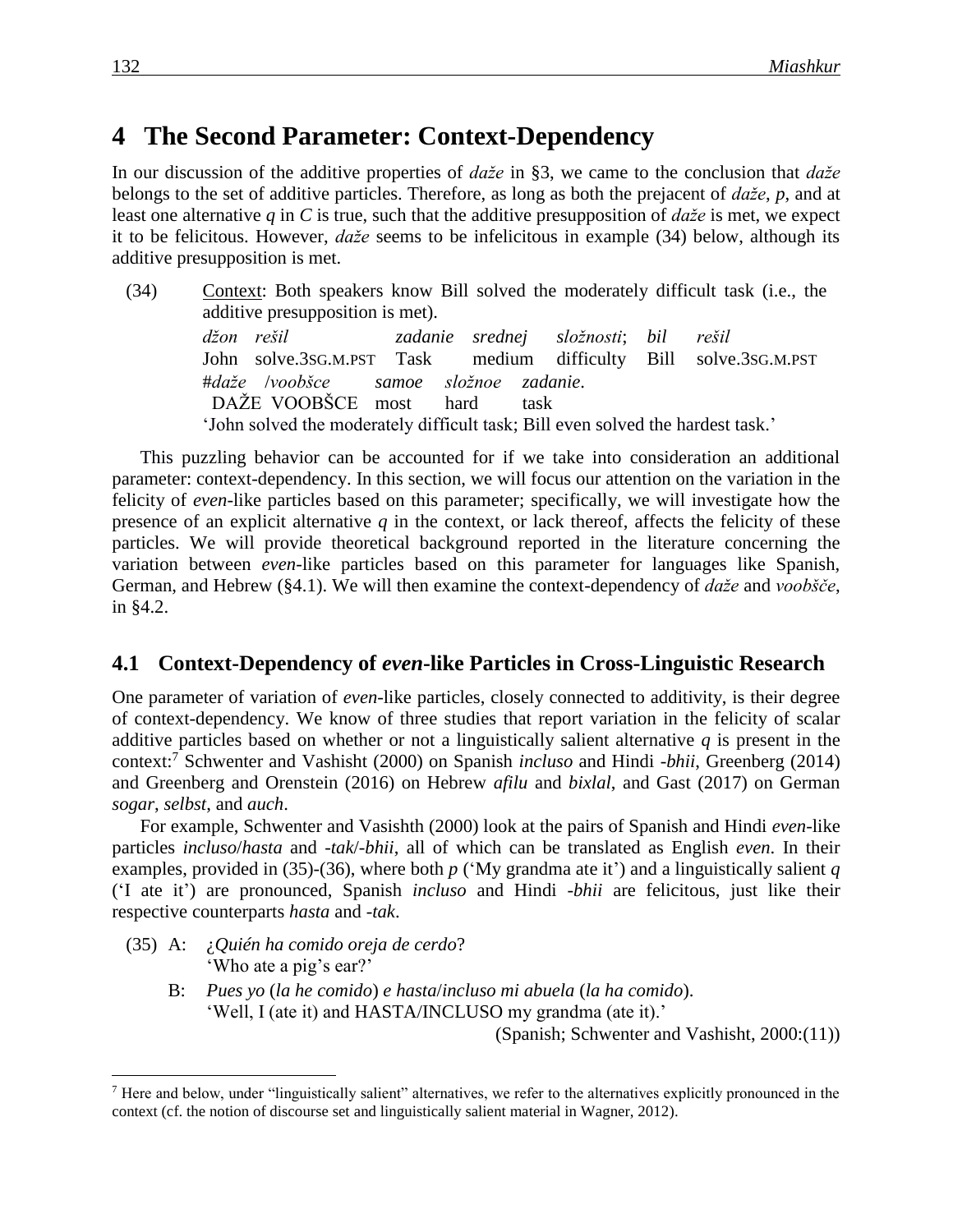- (36) A: *kis-ne bakri-kii aankhe khaayiâiâ*? 'Who ate goat's eyes?'
	- B: *mai*-*ne khaayiâiâ aur meri daadii*-*ne*-*tak*/-*bhii khaayiâiâ*. 'I ate it and my grandma-BHII ate it.'

(Hindi; Schwenter and Vashisht, 2000:(12))

However, the difference between two particles in each minimal pair is that Spanish *incluso* and Hindi -*bhii* are highly context-dependent, while Spanish *hasta* and Hindi -*tak* show low level of context-dependency. Examples (37)-(38) show that, where *q* is only accommodated, but not pronounced, Spanish *hasta* and Hindi -*tak* continue to be felicitous, but *incluso* and -*bhii* become infelicitous:

- (37) A: ¿*Quién ha comido oreja de cerdo*? 'Who ate a pig's ear?'
	- B: *Hasta*/#*Incluso mi abuela la ha comido*. 'HASTA my grandma ate it.' (Spanish; Schwenter and Vashisht, 2000:(9))
- (38) A: *kis-ne bakri-kii aankhe khaayiâiâ*? 'Who ate goat's eyes?'
	- B: *meri daadii*-*tak*-*ne* /#-*ne*-*bhii khaayiâiâ*. 'My grandma-TAK ate it.' (Hindi; Schwenter and Vashisht, 2000:(10))

We saw above the puzzling example (34), cited again below in (39), where *daže* is odd although its additive presupposition is met.

(39) Context: Both speakers know Bill solved the moderately difficult task (i.e., the additive presupposition is met). *džon rešil zadanie srednej složnosti*; *bil rešil* John solve.3SG.M.PST Task medium difficulty Bill solve.3SG.M.PST #*daže* /*voobšce samoe složnoe zadanie*. DAŽE VOOBŠCE most hard task 'John solved the moderately difficult task; Bill even solved the hardest task.'

This puzzle can be solved if we take into account the context-dependency parameter.

### **4.1**xx**Context-Dependency of** *daže* **and** *voobšče*

We suggest that *daže* is highly context-sensitive and requires that there is an alternative *q* that is not only true, but also made linguistically salient in the context. Example (40) demonstrates that *daže* cannot modify *p* 'Mary drank whiskey' if no alternative of the form 'Mary drank *y*' (where only the focus constituent is replaced) is linguistically salient in the context. Even if such an alternative is accessible (e.g., both speakers know that Mary also drank beer), the use of *daže* is banned as long as this alternative is not explicitly mentioned, hence the difference in felicity between (40) and (41). As for *voobšče*, it appears to have no such requirement, as can be seen in (40) below.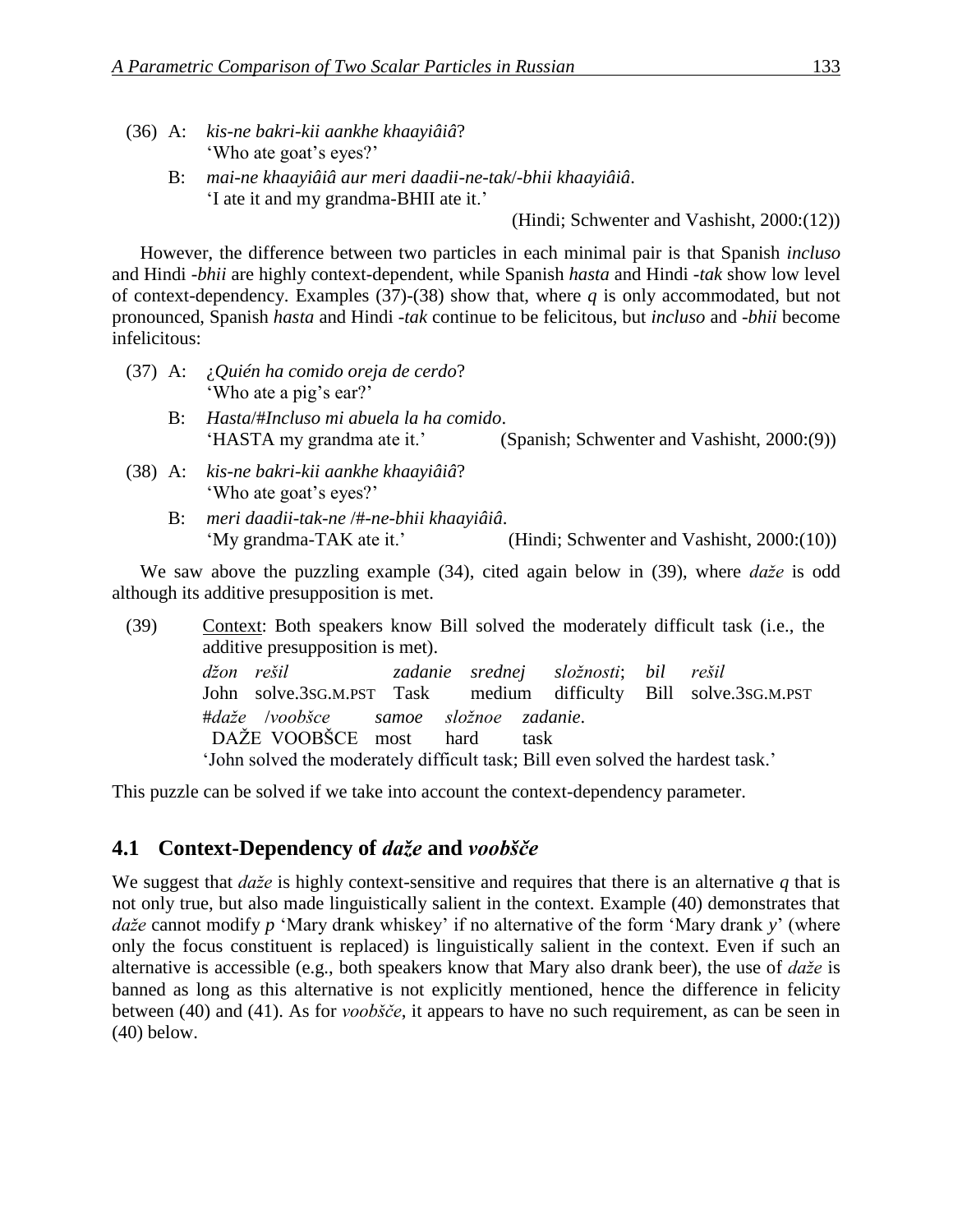- (40) Context: Both speakers know Mary drank vodka *džon pil pivo*; *mèri* #*daže* /*voobšče pila* John drink.3SG.M.PST beer Mary DAŽE VOOBŠČE drink.3SG.M.PST *viski*. whiskey 'John drank beer; Mary even drank whiskey.' (41) *džon pil pivo*, *a mèri pila vodku i*
- John drink.3SG.M.PST beer but Mary drink.3SG.F.PST vodka and *daže* /#*voobšče viski*. DAŽE/ VOOBŠČE Whiskey 'John drank beer, whereas Mary drank vodka and even whiskey.'

## **5** The Third Parameter: Relative Strength of the Prejacent

### **5.1 The Semantics of** *even* **and the Relative Strength of Its Prejacent in Various Contexts**

The main claim made by the theory of *even* reviewed in §3 with respect to the relative strength of the prejacent, is that any other alternative  $q$  in  $C$ , which is distinct from  $p$ , must be weaker than  $p$ . This claim appears to be successful in accounting for the strength of the prejacent of *even* in simple matrix sentences. However, as was observed by many researchers (Kartunnen and Peters, 1979; Rooth, 1985; von Stechow, 1991; Wilkinson, 1996; Lahiri, 1998; Guerzoni, 2003; Giannakidou, 2007; Crnič, 2011), the prejacent of *even* seems to be the weakest alternative in sentences like (42) (and not the strongest alternative, as was stated in the lexical entry for *even* in (8) above; cf. §2):

(42) *Mary cannot solve even* [*the easiest task*]weak*.*

For example, if one takes "stronger" to be "less likely" (as is done in many theories, e.g., Kartunnen and Peters, 1979; Rooth, 1992; Lahiri, 1998; and others), it is clear that solving the most difficult problem is less likely than other relevant alternatives (e.g., solving the moderately difficult task, solving the easiest task), whereas solving the easiest one is something very likely of an individual to do, in fact, the most likely thing to do. Therefore, the requirement of *even* that its prejacent be stronger than its contextually supplied focus alternatives, instead of weaker as in the standard lexical entry, seems to fail.<sup>8</sup>

In addition to that, in some cases, the prejacent of *even* seems to be understood as either stronger or weaker than its alternatives, thus, creating ambiguity, as in (43):

(43) *I refuse to believe that Bill even*  $[s\alpha]_F$  *that man.* 

(Gust and van der Auwera, 2011:(24))

Here, what seems to be the prejacent of *even* – 'Bill slapped the man' – could be interpreted as either the least likely or the most likely proposition depending on the context, so that two readings are possible:

<sup>&</sup>lt;sup>8</sup> The same problem arises for other characterizations of the "stronger than" relation in the scalar presupposition (e.g., Kay, 1990; Rullman, 1997, 2007; Herburger, 2000; and Greenberg 2015, 2018).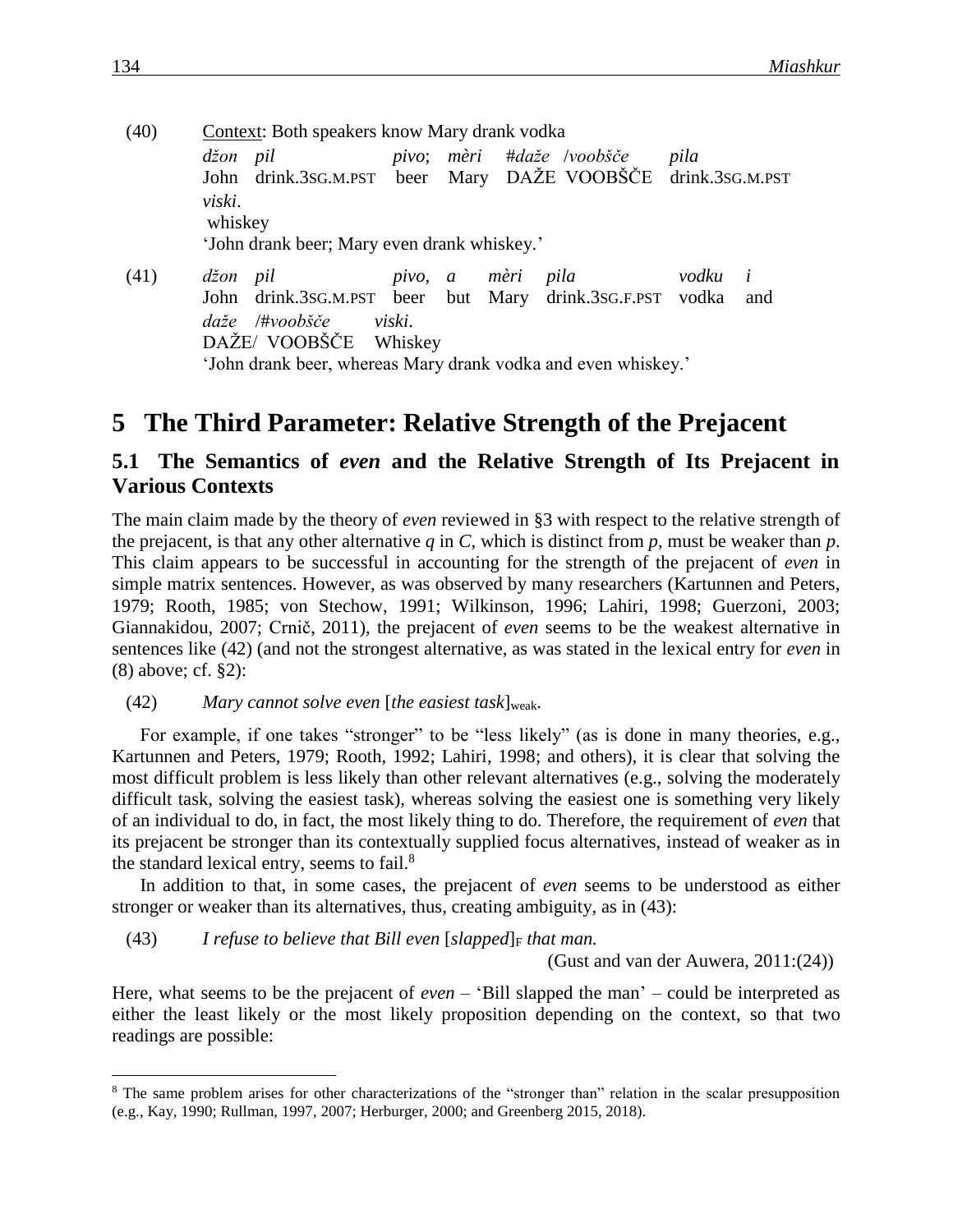- (i) 'I refuse to believe that Bill (not only insulted but) even slapped that man', where *p* 'Bill slapped the man' seems stronger than *q* 'Bill insulted the man';
- (ii) 'Bill is accused of murder, but I'm sure he's innocent: I refuse to believe he killed the man. In fact, I even refuse to believe that he slapped that man,' where *p* 'Bill slapped the man' seems weaker than *q* 'Bill killed the man'

Crucially, the lexical entry in (8) does not provide conclusive explanation by itself for the ambiguity created by *even* in such sentences and only expects *even* to appear with the strongest alternative.

The key observation about contexts where *even* appears with the weakest alternative is that such contexts are those which license Negative Polarity items, i.e., they are Downward Entailing (DE) contexts (Ladusaw, 1979; Rooth, 1985; Wilkinson, 1996; Rullmann, 1997; Guerzoni, 2003). In such contexts, the strength relation of  $p$ , relative to its alternative  $q$ , is reversed. This is surprising, as given that negation only targets assertions, the scalar presupposition is not supposed to be affected in this case at all.

Attempts to explain the behavior of *even* with DE contexts were made by two types of theories which have been sometimes called the "lexicalist" and the "scope" theories.

The lexicalist type of theory (Rooth, 1985; von Stechow, 1991; Giannakidou, 2007; and others) claims that there are two lexical entries for *even*: a negative polarity item and a positive polarity item. Positive polarity-*even* (PPI-*even*) indicates that the prejacent is stronger (e.g., less likely) than all contextually supplied alternative propositions. Negative polarity-*even* (NPI-*even*) indicates that the prejacent is weaker (e.g., more likely) than all contextually supplied alternative propositions. NPI-*even* only occurs in DE contexts that produce scale reversal effect. In other terms, the propositions operated on by NPI-*even* and PPI-*even* occupy positions on (or near) the opposite ends of the scale (Rooth, 1985).

- (44) PPI-*even*: *John even invited* [*Bill*]F. Scalar presupposition: Bill was the least likely for John to invite. LF: [*even* [John invited Bill]]
- (45) NPI-*even*: *John didn't even invite* [*Bill*]F. Scalar presupposition: Bill was the most likely person for John to invite. LF: [NEG [NPI-*even* [John invited Bill]]] (based on Rullman, 1997:(10)-(17))

The lexicalist theory claims that different interpretations of the ambiguous sentences with *even* under DE expressions arise due to the existence of two different lexical items for *even* (NPI-*even* and PPI-*even*):

(46) *It is hard to believe that John understands even* Syntactic Structures. a. NPI-*even* interpretation

> Scalar presupposition: *Syntactic Structures* is the book John is most likely to understand.

b. PPI-*even* interpretation

Scalar presupposition: *Syntactic Structures* is the book John is least likely to understand. (Rooth, 1985:(28)-(29))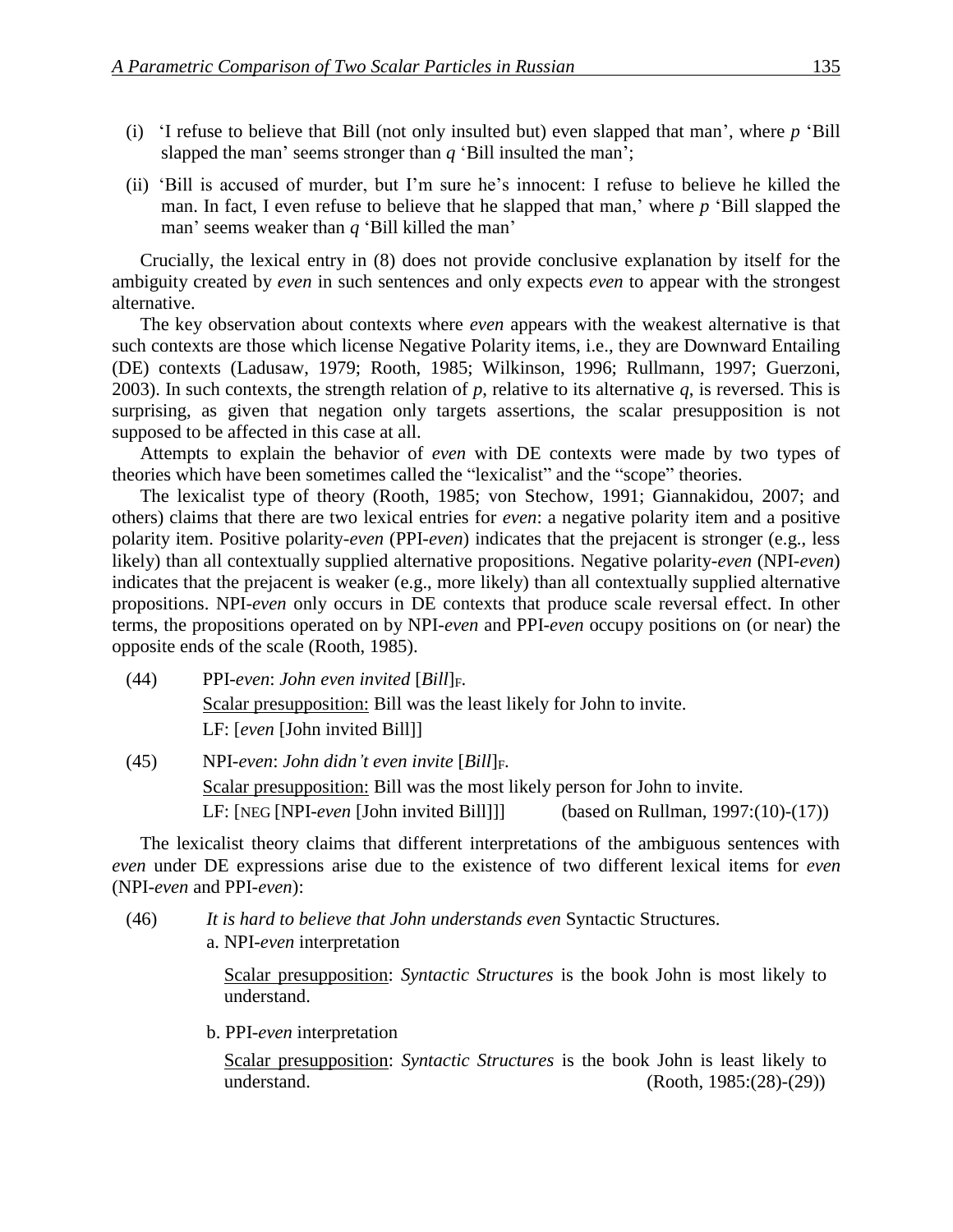The second type of theory about *even* is the scope theory (Kartunnen and Peters, 1979; as well as Wilkinson, 1996; Lahiri, 1998; Guerzoni, 2003; Crnič, 2011), according to which there is a single *even*, with a lexical entry as in (8) above, i.e., requiring that the prejacent, *p*, is stronger than its focus alternatives, *q*, but allowing *even* to take variable scope: It can scope over a DE expression, or appear within its scope (e.g., take scope under negation). For a sentence like (47), Kartunnen and Peters (1979) provide possibilities of the associate of *even*: the embedded sentence only, or the whole phrase.

- (47) *It is hard for me to believe that Bill can understand even* Syntactic Structures.
	- a. Narrow scope of *even*

Scalar presupposition: *Syntactic Structures* is the book Bill is least likely to understand (*Syntactic Structures* is the most difficult book for Bill).

LF: [*even* [Bill can understand *Syntactic Structures*]]

b. Wide scope of *even*

Scalar presupposition: *Syntactic Structures* is the least likely book it is hard for me to believe Bill can understand (*Syntactic Structures* is the easiest book for Bill).

LF: [*even* [It is hard for me to believe Bill can understand *Syntactic Structures*]]

### **5.2**xx**Cross Linguistic Variability in Encoding the Behavior of** *even***-like Operators in DE Contexts**

In English, different readings of *even* are associated with one lexical item: *even* itself. However, cross-linguistic research reports different lexical entries for the two readings of *even*. As reported in Giannakidou (2007) and Guerzoni (2007), PPI- and NPI-*even* are found in languages like German (*sogar* and *auch nur*), Italian (*addirittura* and *anche solo*), Japanese (*mo*/*demo* and *dake*-*demo*), Greek (*akomi ke* and *oute*), and others. For example, the division between PPI- and NPI-*even* in German is illustrated in Guerzoni (2007) in the following way (example and original German gloss taken from Guerzoni, 2003:164-165, (2), (10)):

| (48) | German PPI-even (strongest reading): sogar                                                                 |  |  |  |  |  |  |  |
|------|------------------------------------------------------------------------------------------------------------|--|--|--|--|--|--|--|
|      | Der Hans hat sogar die Maria begruesst.<br>the John has even the Mary greeted<br>'John even greeted Mary.' |  |  |  |  |  |  |  |
| (49) | German NPI-even (weakest reading): <i>auch nur</i>                                                         |  |  |  |  |  |  |  |
|      | Niemand hat auch nur/#sogar die Maria begruesst.                                                           |  |  |  |  |  |  |  |
|      | No-one has also only/#even the Mary greeted                                                                |  |  |  |  |  |  |  |
|      | 'No-one has greeted even Mary.'                                                                            |  |  |  |  |  |  |  |

Of crucial importance for the part of our research dealing with ordering of focus alternatives on a scale, is the fact that both the lexicalist and the scope theories associate the reason behind *even*-related ambiguity with a particular licensing factor, namely, the presence of a DE operator around. Under the scope theory, *even*, which always associates with the strongest element, may take variable scope. Under the lexicalist theory, there exist two *even*-like particles: one associating with weak elements and one associating with strong elements, which, in DE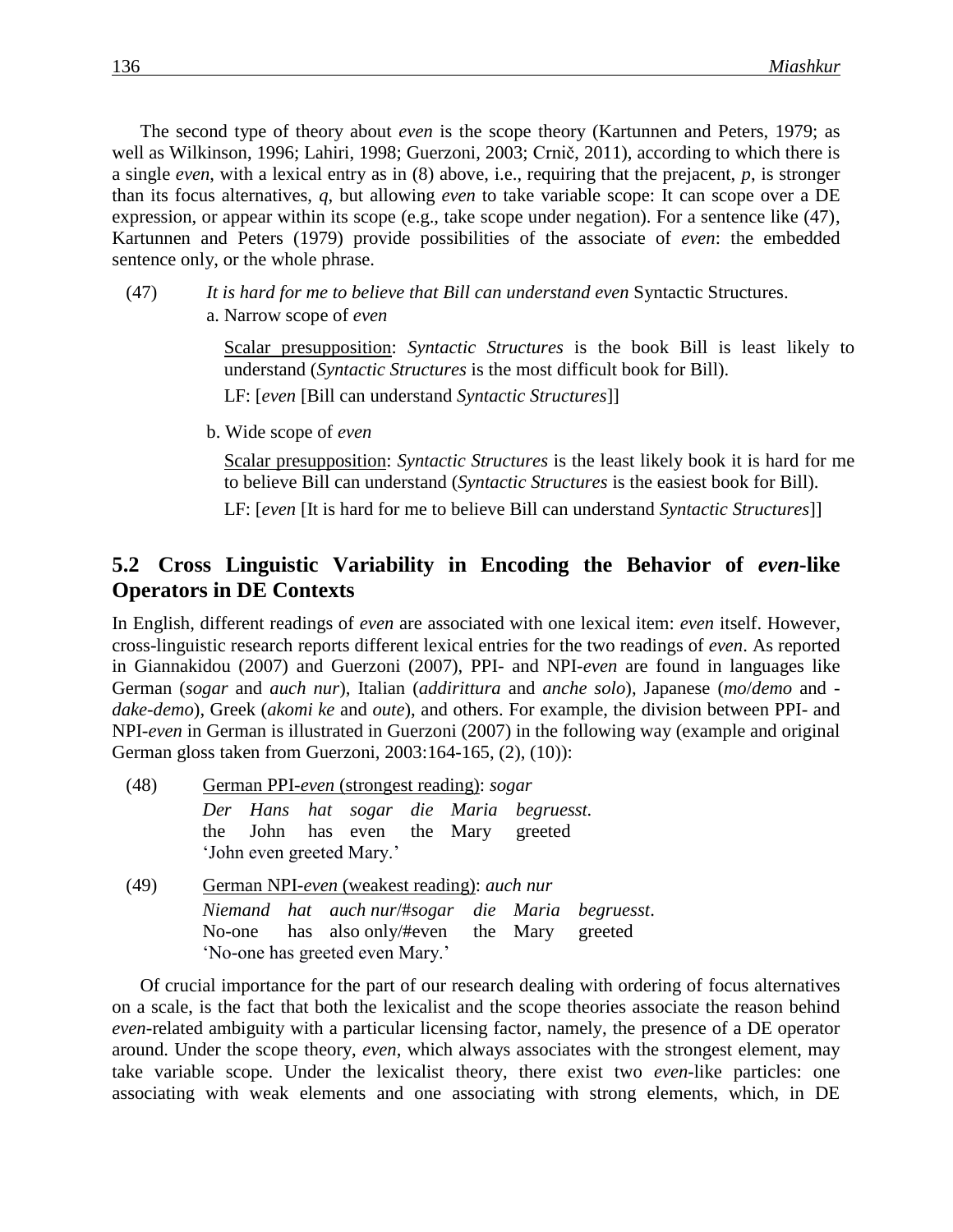environment, undergoes scale reversal and consequently appears in examples involving weak readings. Neither theory deals with *even*-like particles that operate on both the strongest and the weakest alternative in the absence of such factors.

Having provided this background, we now turn to examine *daže* and *voobšče* in three types of contexts: upward entailing (UE) (simple matrix sentences), DE negative (clausemate negation), and DE non-negative (adversative predicates, antecedents of conditional and other DE-expressions which do not include overt lexico-grammatical negation). For each particle we define whether it can appear with strong and weak propositions in each type of surface context.<sup>9</sup>

Our examination will show that, whereas *daže* demonstrates properties similar to *even*-like particles already described in the literature in all three types of contexts, *voobšče* demonstrates extremely flexible behavior and may appear with both the weakest and the strongest alternative in any of the analyzed context types.

#### **5.3** An Analysis of Russian Particles with Respect to the Relative Strength of **the Prejacent**

5.3.1 An Analysis of *daže* with Respect to the Relative Strength of the Prejacent

Similar to all particles occurring in UE contexts described by Crnič (2011) and by Gast and van der Auwera (2011), in UE context, *daže* can only occur with the strongest proposition.

|  |                                  | (50) džon rešil  – zadanie srednej složnosti i daže samoe                       |  |  |
|--|----------------------------------|---------------------------------------------------------------------------------|--|--|
|  |                                  | John solve.3sG.M.PST task medium difficulty and DAŽE most                       |  |  |
|  | složnoe /#samoe prostoe zadanie. |                                                                                 |  |  |
|  | hard most easy task              |                                                                                 |  |  |
|  |                                  | 'John solved the moderately difficult task and even the hardest/#easiest task.' |  |  |

In the presence of clausemate negation (negative DE context), *daže* behaves just like English *even*. Note that Russian word order is rather free compared to English, so *daže* may precede or antecede negation, but it still occurs only when the strongest proposition is present in the context (two word order variations provided for both (51) and (52) below). This pattern can be explained if we assume the scope theory and say that *daže* can only appear with the strong element and must scope over clausemate negation at LF, regardless of its surface-scope position.

| $(51)$ A: |    |                                                                                 |    |                     |  |                                                     |       | mèri ne rešila   zadanie srednej složnosti.     |                         |
|-----------|----|---------------------------------------------------------------------------------|----|---------------------|--|-----------------------------------------------------|-------|-------------------------------------------------|-------------------------|
|           |    |                                                                                 |    |                     |  |                                                     |       | Mary NEG solve.3sG.F.PST task medium difficulty |                         |
|           |    |                                                                                 |    |                     |  | 'Mary did not solve the moderately difficult task.' |       |                                                 |                         |
|           | B: | mèri                                                                            | ne | rešila              |  | daže                                                |       |                                                 | samoe prostoe zadanie./ |
|           |    | Mary                                                                            |    |                     |  | NEG solve.3sG.F.PST DAŽE most                       |       | easy                                            | task                    |
|           |    |                                                                                 |    | mèri daže ne rešila |  |                                                     | samoe | prostoe                                         | zadanie.                |
|           |    |                                                                                 |    |                     |  | Mary DAŽE NEG solve.3SG.F.PST most                  |       | easy                                            | task                    |
|           |    | 'Mary did not solve even the easiest task.'                                     |    |                     |  |                                                     |       |                                                 |                         |
|           |    | LF: [even [NEG [solve the easiest task] $_{\text{weak}}$ ] $_{\text{strong}}$ ] |    |                     |  |                                                     |       |                                                 |                         |

<sup>9</sup> Availability of different particles with strong or weak alternatives in each type of context was the basis for analysis that shaped the typologies of scalar operators in Crnič (2011) and Gast and van der Auwera (2011). At this point we do not investigate the particles of our interest in "concessive *even*" contexts (Crnič, 2011).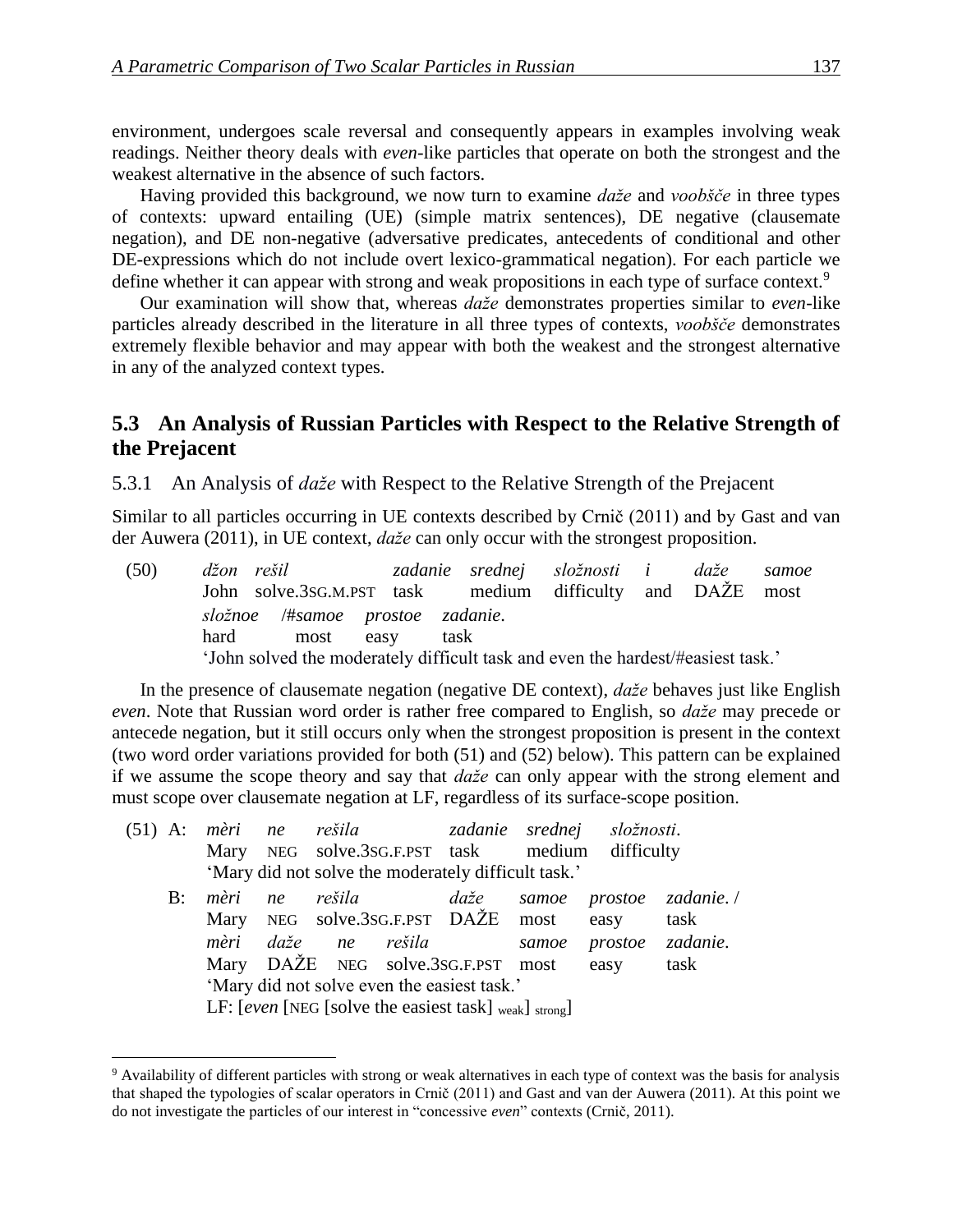|    |                                             |                 |                                         |                                                     |                                                                            | (52) A: mèri ne rešila   zadanie srednej složnosti. |                         |  |
|----|---------------------------------------------|-----------------|-----------------------------------------|-----------------------------------------------------|----------------------------------------------------------------------------|-----------------------------------------------------|-------------------------|--|
|    |                                             |                 |                                         |                                                     |                                                                            | Mary NEG solve.3sG.F.PST task medium difficulty     |                         |  |
|    |                                             |                 |                                         | 'Mary did not solve the moderately difficult task.' |                                                                            |                                                     |                         |  |
| B: |                                             | #mèri ne rešila |                                         | daže                                                |                                                                            |                                                     | samoe složnoe zadanie./ |  |
|    |                                             |                 |                                         | Mary NEG solve.3sG.F.PST DAŽE most                  |                                                                            | hard                                                | task                    |  |
|    |                                             |                 |                                         | mèri daže ne rešila                                 |                                                                            |                                                     | samoe složnoe zadanie.  |  |
|    |                                             |                 | Mary DAŽE NEG solve.3sG.F.PST most hard |                                                     | task                                                                       |                                                     |                         |  |
|    | 'Mary did not solve even the hardest task.' |                 |                                         |                                                     |                                                                            |                                                     |                         |  |
|    |                                             |                 |                                         |                                                     | LF: #[even [NEG [solve the hardest task] $\langle x \rangle$ strong] weak] |                                                     |                         |  |
|    |                                             |                 |                                         |                                                     |                                                                            |                                                     |                         |  |

At this point it can already be stated that *daže* is not an unambiguous/pure PPI-*even* from the viewpoint of the lexicalist theory. As reviewed above, this type of *even*-like particles can never occur under surface scope of negation and modify the weakest proposition (like German *sogar*).<sup>10</sup> In DE non-negative contexts, *daže*, like English *even*, may appear with either the strongest or the weakest proposition.

(53) *složno poverit'*, *čto on rešit zadanie srednej složnosti* hard believe. INF that he solve. 3SG.M.FT task medium difficulty *ili daže samoe složnoe*. or DAŽE most hard 'It is hard to believe that he will solve the moderately difficult, or even the hardest, task.'

(54) *složno poverit'*, *čto on rešit zadanie srednej složnosti* hard believe. INF that he solve. 3SG.M.FT task medium difficulty *ili daže samoe prostoe*. or DAŽE most easy 'It is hard to believe that he will solve the moderately difficult, or even the easiest, task.'

#### 5.3.1 An Analysis of *voobšče* with Respect to the Relative Strength of the Prejacent

The main claim we will now make is that, in a truly unique way, and unlike any of the particles reported in the literature (to our knowledge), *voobšče* can modify both the strongest and the weakest proposition in UE context. Note that such a distribution is unique among *even*-like operators. In a sense, the ability of *voobšče* to occur with the weak proposition in UE contexts, a distribution no other *even*-like particle shows, makes it in fact behave in such contexts in ways which resemble the behavior of *only*, the "pragmatic antonym" of *even* in Beaver and Clark's (2008) terms.

*Even* and *only* produce opposite semantic effects (Beaver and Clark, 2008; Bliss, 2010; Grubic, 2015; Greenberg, 2016b) and appear in mutually exclusive contexts, as shown in examples (55)-(56), based on English data. In English UE contexts the particle that operates on the strongest proposition is even, whereas the particle that operates on the weakest proposition is *only*.

<sup>10</sup> The issue of what form *q* takes, to be sufficient for the realization of an additive presupposition of *even*-like particles, when such particles occur under negation, is a matter of debate in the literature (cf. Karttunen and Peters, 1979; Schwarz, 2005; Crnič, 2011). We leave this issue to future research.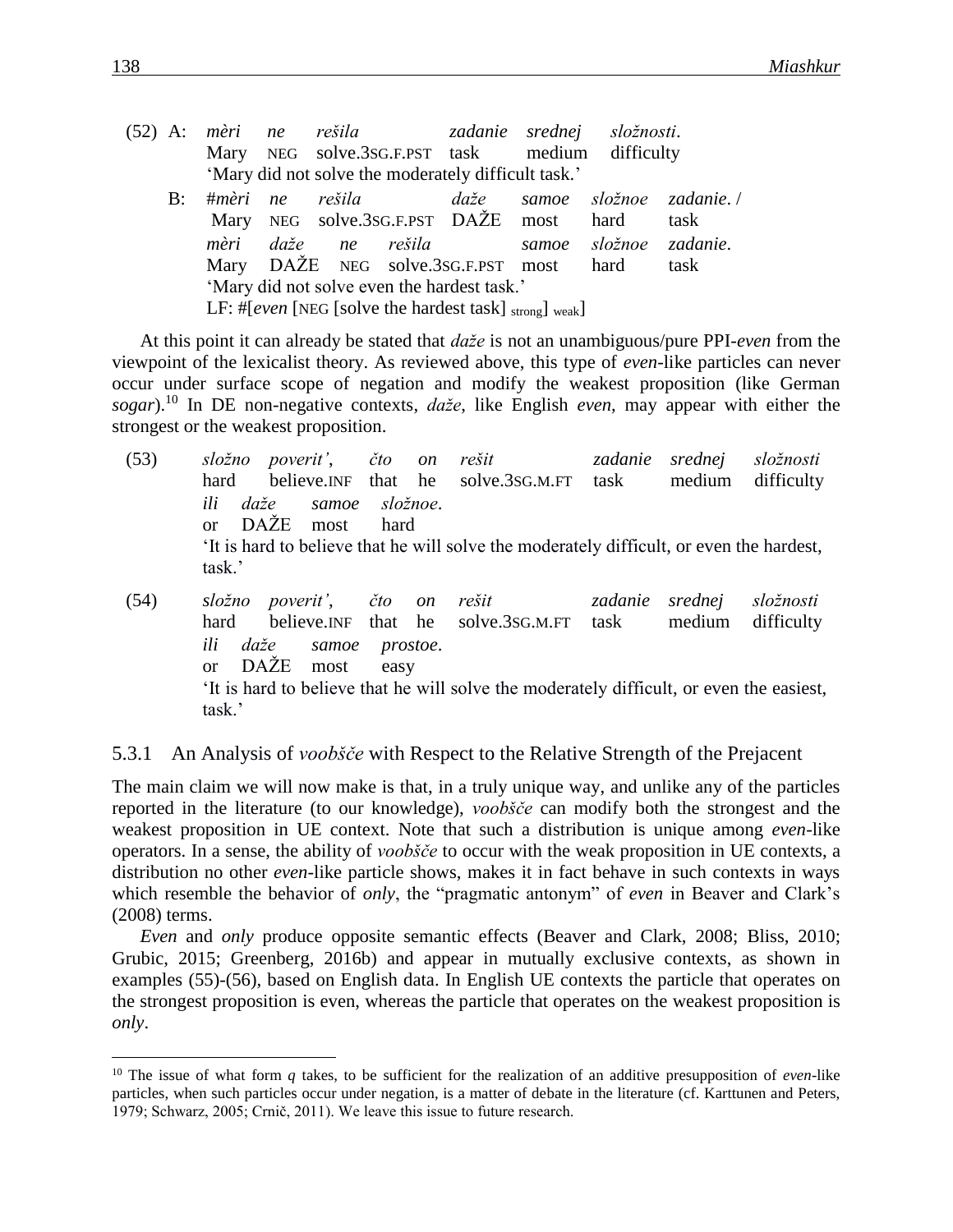- (55) *John solved the moderately difficult task, Mary even*/#*only solved the hardest task.*
- (56) *John solved the moderately difficult task, Mary even*/#*only solved the easiest task.*

In a similar way, *daže* and *tol'ko*, translational equivalents of *even* and *only*, respectively, follow the behavior of their English counterparts, as defined in the standard theory, described in §2 above.

In particular, as we have shown above, once relevant parameters are satisfied (additivity, context-dependency, etc.), in UE contexts, *daže* behaves as expected of an *even*-like particle (namely, it appears with strong proposition only), as shown in (57)-(58).

- (57) *džon rešil zadanie srednej složnosti i daže samoe* John solve.3SG.M.PST task medium difficulty and DAŽE most *složnoe zadanie*. hard task 'John solved the moderately difficult task and even the hardest task.'
- (58) *#džon rešil zadanie srednej složnosti i daže samoe* John solve.3SG.M.PST task medium difficulty and DAŽE most *prostoe zadanie*. easy task '#John solved the moderately difficult task and even the easiest task.'

The Russian standard exclusive particle, *tol'ko* 'only', follows the pattern of standard *only*  and appears in UE contexts with the weak proposition only. Compare (59) to (60).

| (59) | džon rešil pri predstav                                                          |      |                 | zadanie srednej složnosti; bil |     | rešil                           |
|------|----------------------------------------------------------------------------------|------|-----------------|--------------------------------|-----|---------------------------------|
|      | John solve.3sG.M.PST task medium                                                 |      |                 |                                |     | difficulty Bill solve.3sG.M.PST |
|      | #tol'ko samoe složnoe zadanie.                                                   |      |                 |                                |     |                                 |
|      | most hard<br>only                                                                | task |                 |                                |     |                                 |
|      | '#John solved the moderately difficult task; Bill only solved the hardest task.' |      |                 |                                |     |                                 |
| (60) | džon rešil                                                                       |      | zadanie srednej | složnosti,                     | bil | rešil                           |
|      | John solve.3sG.M.PST task medium difficulty Bill solve.3sG.M.PST                 |      |                 |                                |     |                                 |
|      | tol'ko samoe prostoe zadanie.                                                    |      |                 |                                |     |                                 |
|      | only<br>most<br>easy                                                             | task |                 |                                |     |                                 |
|      | 'John solved the moderately difficult task; Bill only solved the easiest task.'  |      |                 |                                |     |                                 |

Given the contrast between *even* and *only*, one would not expect a single particle to demonstrate the behavior of both *even* and *only*. However, this is precisely what Russian *voobšče* seems to do, as seen in the data below: $^{11}$ 

(61) *džon rešil zadanie srednej složnosti*, *bil voobšče*  John solve.3SG.M.PST task medium difficulty Bill VOOBŠČE *rešil samoe složnoe zadanie*. solve.3sG.M.PST most hard task 'John solved the moderately difficult task; Bill even solved the hardest task.'

<sup>11</sup> In describing the behavior of *voobšče* as exclusive and *only*-like, we make reference to scalar *only*, e.g., it does not presuppose that no other alternative – but rather than no stronger alternative – is true (See e.g., Beaver and Clark, 2008, and Coppock and Beaver, 2014).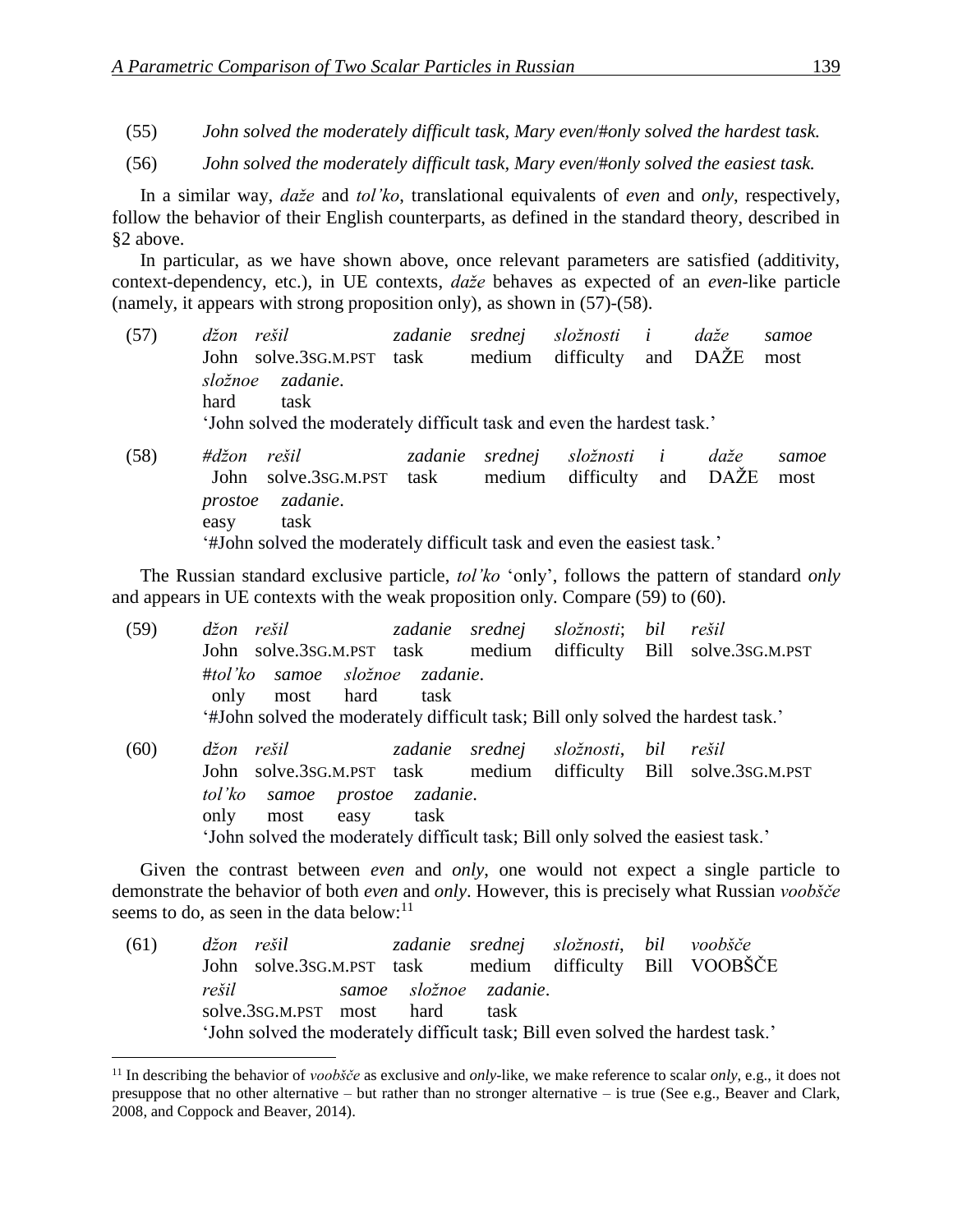(62) *džon rešil zadanie srednej složnosti*, *bil voobšče*  John solve.3SG.M.PST task medium difficulty Bill VOOBŠČE *rešil samoe složnoe zadanie*. solve.3sG.M.PST most hard task 'John solved the moderately difficult task; Bill only solved the hardest task.'

This behavior of *voobšče* is surprising, as in no theoretical account presented in the literature so far were *even*-like particles predicted to modify weak propositions in the absence of special licensing factors (DE-expressions). In examples (62), however, we observe *voobšče* with a weak proposition in the simplest matrix sentence (i.e., in the absence of any triggers for such unique distribution). This distribution is indeed unique, as we can see a close-to-complementary distribution between English *even* and *only*, as well as between Russian *daže* 'even' and *tol'ko* 'only', whereas *voobšče* is felicitous in both types of environment.

Table 1 shows that, in UE contexts, the distribution of *voobšče* overlaps with the distribution of both English *even* and *only* and their respective Russian counterparts: *daže* and *tol'ko*.

|                           | <b>ENGLISH EVEN AND ENGLISH ONLY AND</b><br><b>RUSSIAN DAŽE</b> | <b>RUSSIAN TOL'KO</b> | RUSSIAN VOOBŠČE |
|---------------------------|-----------------------------------------------------------------|-----------------------|-----------------|
| <b>STRONG PROPOSITION</b> | good                                                            | bad                   | good            |
| <b>WEAK PROPOSITION</b>   | bad                                                             | good                  | good            |

| <b>Table 1.</b> Distribution of <i>daže, tol'ko</i> , and <i>voobšče</i> in UE contexts |  |
|-----------------------------------------------------------------------------------------|--|
|-----------------------------------------------------------------------------------------|--|

In DE negative contexts, *voobšče* may appear with both the weakest and the strongest reading, as seen in (63)-(64). This can be interpreted in two ways. On the one hand, it can indicate that, in the DE negative contexts, *voobšče* again shows extreme flexibility. On the other hand, one can perhaps suggest that, unlike *even* and *daže*, *voobšče* can scope over negation.

- (63) *džon ne rešil zadanie srednej složnosti*; *bil voobšče*  John NEG solve.3SG.M.PST task medium difficulty Bill VOOBŠČE *ne rešil samoe složnoe zadanie*. NEG solve.3SG.M.PST most hard task 'John did not solve the moderately difficult task; Bill did not even solve the hardest task.'
- (64) *džon ne rešil zadanie srednej složnosti*; *bil voobšče*  John NEG solve.3SG.M.PST task medium difficulty Bill VOOBŠČE *ne rešil samoe prostoe zadanie*. NEG solve.3SG.M.PST most easy task 'John did not solve the moderately difficult task; Bill did not solve even the easiest task.'

Finally, in DE non-negative contexts, *voobšče* again demonstrates its ability to appear with both the weakest and the strongest alternative (cf. (65)-(66) below). It shows a distribution similar to English *even* and different from Russian *daže*: It can occur with both strong and weak propositions.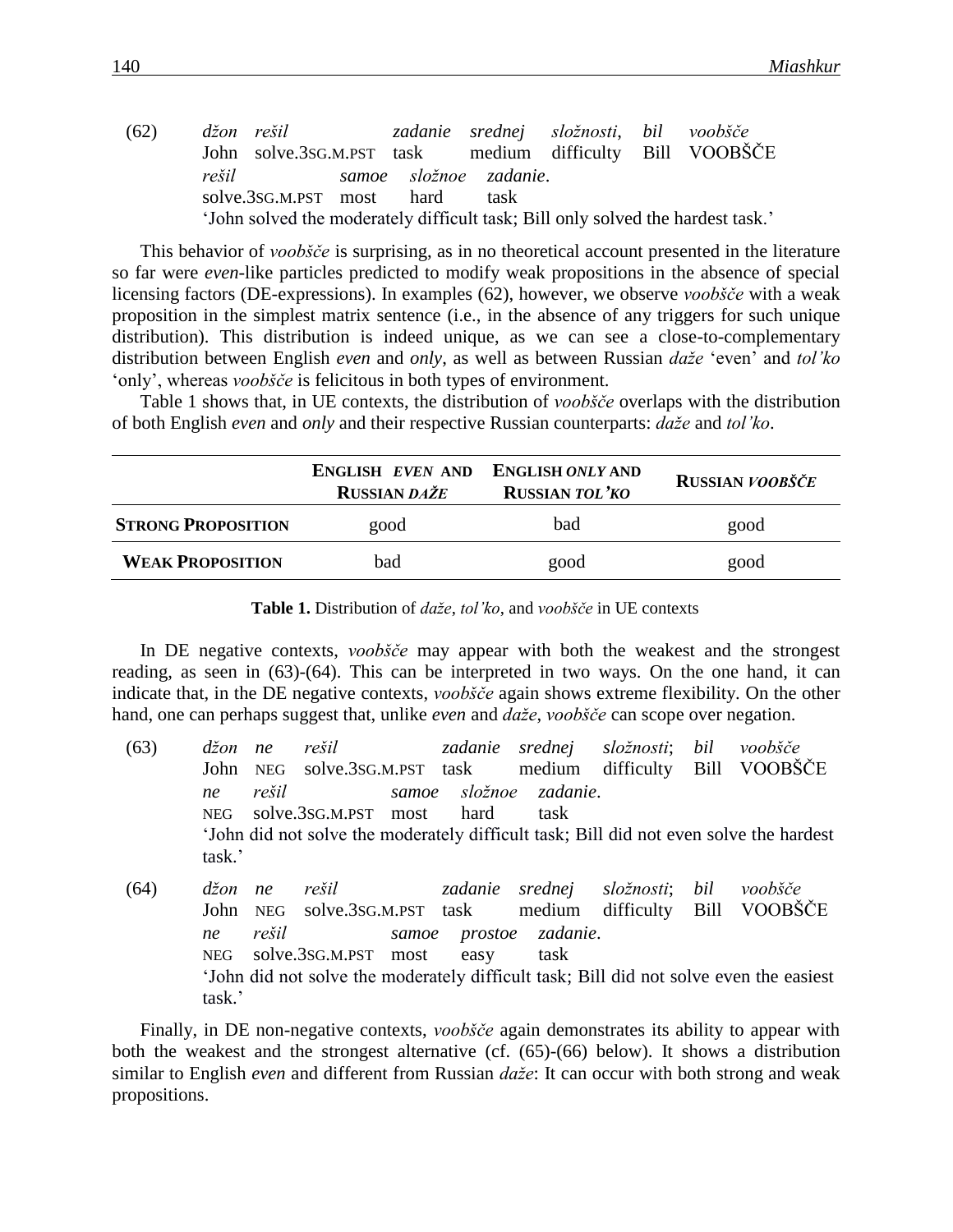- (65) *složno poverit'*, *čto on voobšče rešit samoe složnoe* hard believe.INF that he VOOBSCE solve.3sG.M.FT most hard *zadanie*. task 'It is hard to believe that he will solve even the hardest task.' (66) *složno poverit'*, *čto on voobšče rešit samoe prostoe* hard believe.INF that he VOOBSCE solve.3sG.M.FT most easy
- *zadanie*. task 'It is hard to believe that he will solve even the easiest task.'

The use of *voobšče* in DE non-negative contexts also results in ambiguity.

(67) *esli džon rešit voobšče èto zadanie*, *to sdast*. if John solve.3SG.M.FT VOOBŠČE this task then pass.3SG.M.FT 'If John solves even/at least this task, he will pass.'

Possible interpretations:

- (i) Strong proposition reading: 'This problem is very difficult, so if John solves it, he can pass the course.'
- (ii) Weak proposition reading: 'John is not good at this course, but if he can manage to solve (at least) this problem, the course lecturer will give him credit for the course.'

To conclude, we showed above that *daže* demonstrates distributional properties similar to standard *even*-like particles, in particular to English *even*. The lexical entry we can propose for *daže* in (68) is thus identical to the entry proposed for English *even* in (8):

(68)  $[da \check{z}e]^{g,c} = λC.\lambda p : \forall q \in C[p \neq q \rightarrow p < cq].\lambda w : \exists q \in Cq \neq p \land q(w) = 1.p(w) = 1$ where  $C \subseteq p^F \land p^O \in C \land \exists q \neq p \land q \in C$ 

As for *voobšče*, it appears that, unlike any other particle described in the literature, it is extremely flexible in its association with both the weakest and the strongest alternative in matrix sentences, as well as DE (both negative and non-negative) environments.

The unique distribution of *voobšče* makes it able to function as both *even*-like and *only*-like particles, a surprising observation given the opposite semantic effect produced by the two particles.

The absence of dependency between the scope or DE context and the pragmatic strength of the alternatives modified by *voobšče* is of particular significance to the research of systems of scalar particles in general. It is the presence of some context-modifying factors that were reported by both the scope and the lexicalist theory to be the key reason behind the ambiguity related to *even*-like operators.

The lexical entry for *voobšče* may thus take one of the following forms:

(69)  $[voob\check{c}e]^{g,c} = \lambda C.\lambda p : \forall q \in C[p \neq q \rightarrow p > cq \vee p < cq].\lambda w : \exists q \in Cq \neq p \wedge q(w) =$  $0. p(w) = 1$ Scalar presupposition: *p* is stronger than *q*, or *q* is stronger than *p*.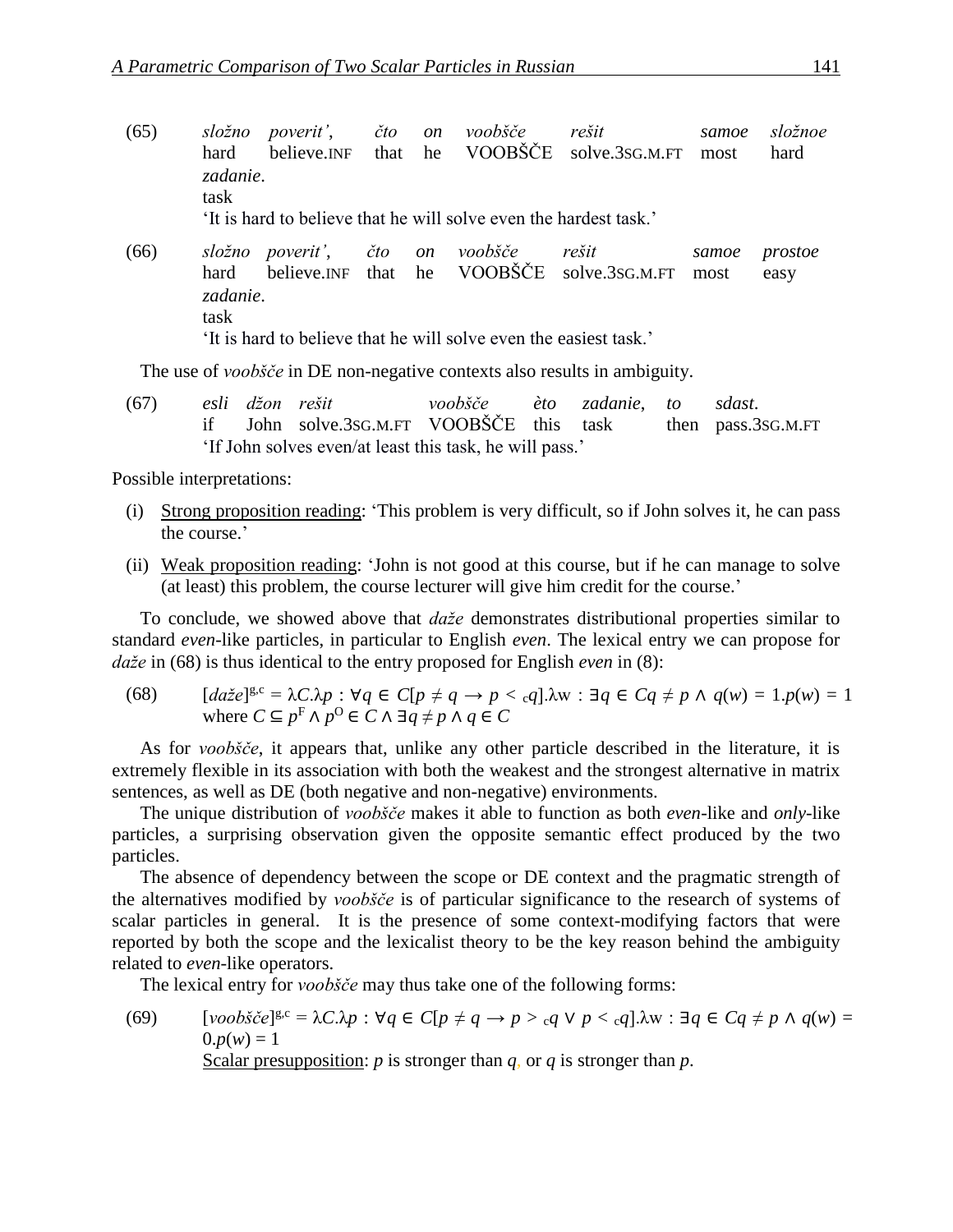(70)  $[voob\check{s}\check{c}e]^{g,c} = \lambda C.\lambda p : \forall q \in C[p \neq q \rightarrow p \ R_{scale} q].\lambda w : \exists q \in Cq \neq p \land q(w) = 0.p(w) = 1$ Scalar presupposition: There is an unspecified scalar relation between *p* and *q* (where *p* and *q* do not occupy the same position on the scale, see Greenberg and Orenstein, 2016).

## **6** The Fourth Parameter: Operations on Covert-Based **Alternatives**

In this section, we will focus on the association of *even*-like particles with covert-based alternatives (as opposed to standard ones that were reviewed in the previous sections above). We will start by presenting the theoretical background and characterization of covert-based alternatives, provide some examples of particles operating on them (we will mainly focus on Hebrew *bixlal*), and proceed to examine the ability of *daže* and *voobšče* to associate with this type of alternatives.

#### **6.1** *Even*-Like Particles Operating on Covert-Based Alternatives

So far, we have been reviewing the alternatives modified by *even* in the light of the theory of "alternative semantics" and standard "Roothian" alternatives. According to Rooth (1985), besides ordinary semantic value derived compositionally, there exists an additional semantic value of expressions, called "the focus semantic value". What is relevant for us is that the propositions in the focus semantic value of the sentence are derived from the ordinary semantic value by means of substituting the focused element in the sentence with a different element of the same semantic type. Crucially, in Rooth's theory, the substitution of the overt element takes place, i.e., overt focused elements, which are usually prosodically accented, are substituted by other overt elements. It is these "overt-based" alternatives that focus sensitive particles (like *only*, *also*, and *even*) have been usually described to operate on.

Greenberg (2014, 2016b, 2018) however, observes that, in addition to the standard "Roothian" alternatives described above, focus sensitive particles may also operate on covertbased alternatives. This type of alternatives does not rely on the variation along overt elements. Rather, their difference from the ordinary semantic value is due to variation in a covert argument/variable in the prejacent of the particle, whereas all overt content is the same both in *p* and *q*. In particular, such a covert variable may be represented by (i) the standard variable or the comparison class argument in the positive form of gradable constructions, or (ii) the domainvariable in quantified structures.

Cross-linguistic research indicated the existence of several particles and focus-sensitive expressions, which appear to operate on such covert-based alternatives; among them: Hebrew *bixlal* (Greenberg and Khrizman, 2012a, 2012b; Greenberg 2014, 2016b), the Hebrew *only*-like *be-sax ha-kol* and *stam* (Greenberg, 2018; Greenberg and Orenstein, 2016), the covert variant of *even* involved in NPIs like *give a damn* (Chierchia, 2013), and Hindi *ek bhii* (Lahiri, 1998).

To exemplify such alternatives, as well as the particles that can operate on them, we will cite the analysis proposed by Greenberg (2016b) for the association of Hebrew *bixlal* with covertbased alternatives. Greenberg and Khrizman (2012a, 2012b), Greenberg (2014), and Greenberg (2016b) show that *bixlal*, despite being usually translated as *very*, *in general*, or *at all*, may also demonstrate scalar *even*-like readings in sentences like (71).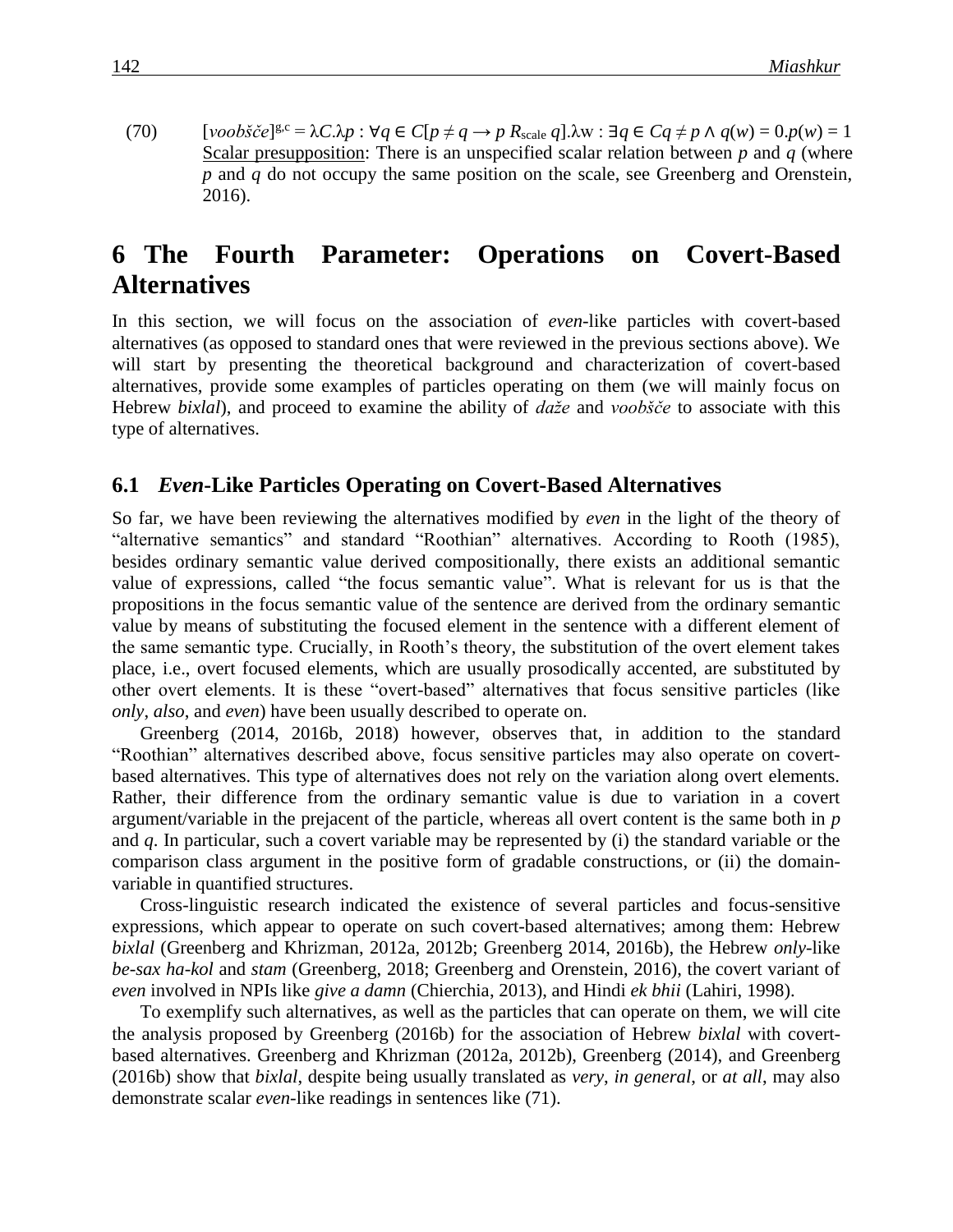(71) Context: Discussing Danny's and Yossi's great success in the competition *dani zaxa be-medalyat kesef*, *ve- yosi afilu* /*bixlal* Danny won.3SG.M in-medal silver and Yossi AFILU/BIXLAL *zaxa be-*[*zahav*] $F$ /#[*bronza*] $F$ *.* won.3SG.M in-gold / bronze 'Danny won a silver medal, and Yossi even won  $[gold]_F/\#[bronze]_F$ .'

In (71) above, the prejacent of *bixlal* is *p* 'Yossi won a gold medal' and *bixlal* shows that it is stronger than *q* 'Yossi won a silver medal'. Note that, similarly to English *even* or standard Hebrew *even*-like particle *afilu*, *bixlal* may not appear with alternative *p*, which is weaker than *q*, therefore the infelicity of 'Yossi even won a bronze medal'. Crucially, in this example, *bixlal* still operates on traditional "overt-based" alternatives (derived by substituting e.g., the overt *zahav* ('gold' with *kesef* 'silver').

#### **6.2**xx**Association of** *daže* **and** *voobšče* **with Covert-Based Alternatives**

We make a claim that *daže* cannot operate on "covert-based" (both degree-based and domainbased) alternatives, whereas *voobšče* shows a similar distribution of *bixlal,* as described in Greenberg (2016b), and may operate on covert-based alternatives in all of the contexts characteristic of the use of *bixlal* in Greenberg (2016b).

For example, *voobšče*, but not *daže*, may appear with one-dimensional adjectives operating on covert degree-based alternatives, as in (72).

|  |  | (72) džon vysokiy. bil voobšče /#daže vysokiy. |                                                                                            |  |
|--|--|------------------------------------------------|--------------------------------------------------------------------------------------------|--|
|  |  | John tall Bill VOOBŠČE DAŽE tall               |                                                                                            |  |
|  |  |                                                | 'John is tall. Bill is very tall/taller.' (Tall <i>even</i> relative to a higher standard) |  |

- (73) A: *džon umnyj student. u nego otličnye ocenki po matimatike*. John smart student at him amazing grades at math 'John is smart. He has excellent grades in math.'
	- B: *bil voobšče* /#*daže umnyj paren'*, *on xoroš vo vsem*. Bill VOOBŠČE DAŽE smart guy he good at everything 'Bill is *even* very smart. He excels in all fields.'

*Voobšče* appears with covert-based alternatives in contexts involving multi-dimensional adjectives, where *daže* is banned.

- (74) A: *y nas net kartoshki*. at we NEG potatoes 'We don't have potatoes.'
	- B: *mozhet est xot malenkaya*? maybe be.3SG.F.PRES at.least small 'Maybe you have a small one at least?'
	- A: *net*, *u nas* #*daže* /*voobšče net kartoshki*. NEG at we DAŽE VOOBŠČE NEG potatoes 'No, I don't have potatoes at all.' (not even in a wider domain)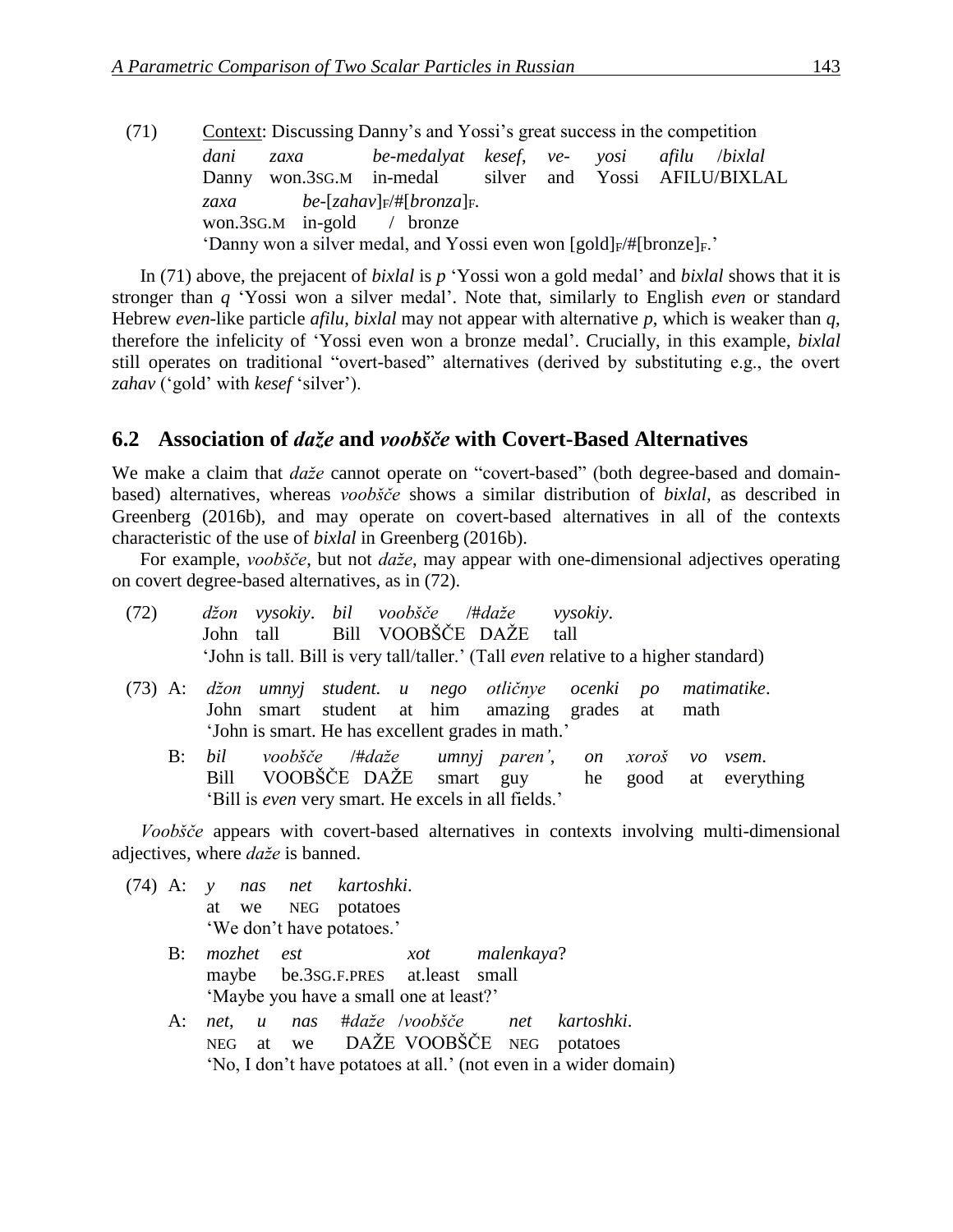Above we have made claims about the extreme flexibility of *voobšče* with respect to the relative strength of the prejacent on the scale, and came to the conclusion that it may appear with both the weakest and the strongest alternative, both in matrix sentences and in DE environments. Therefore, in order to provide a thorough and complete analysis of *voobšče* with covert-based alternatives, we will try to integrate the two parameters, namely, the relative strength of the prejacent on the scale, and the availability of operations on covert-based alternatives. We will examine whether *voobšče* can appear with both weak and strong *p*, when *p* is a covert-based alternative.

In the case of *bixlal*, Greenberg (2016b) shows that it follows the pattern of English *even* in terms of the relative strength of the prejacent and may only appear with the strongest alternative. As for *voobšče*, based on its extreme flexibility on the level of relative strength of the prejacent, we can predict that, in operating on covert-based alternatives, it may appear with both the weakest and the strongest alternative. This prediction is, in fact, borne out. In examples (72)-(74) above, we showed that *voobšče* may operate on strong covert-based alternatives. The examples below show that *voobšče* may also appear with weak covert-based alternatives, see (75)-(76).

| $(75)$ A:                                                                  |                                                       | džon ocen                                                             |      |  | <i>vysokij.</i> a   |                        | ego | brat        | bil?                                       |           |                  |      |
|----------------------------------------------------------------------------|-------------------------------------------------------|-----------------------------------------------------------------------|------|--|---------------------|------------------------|-----|-------------|--------------------------------------------|-----------|------------------|------|
|                                                                            |                                                       | John                                                                  | very |  | tall                | but                    |     | his brother | Bill                                       |           |                  |      |
|                                                                            |                                                       | 'John is really tall. What about his brother Bill?'                   |      |  |                     |                        |     |             |                                            |           |                  |      |
|                                                                            | B:                                                    | nu.                                                                   | bil  |  |                     | voobšče vysokij, no ne |     |             | nastolko                                   | kak       | $d\check{z}$ on. |      |
|                                                                            |                                                       | well                                                                  |      |  | Bill VOOBŠČE tall   |                        |     |             | but NEG as.much                            | <b>as</b> | John             |      |
| 'Well, Bill is quite tall, but not as tall as John.'                       |                                                       |                                                                       |      |  |                     |                        |     |             |                                            |           |                  |      |
|                                                                            |                                                       | Possible paraphrase: Bill is (only) tall and is not taller than John. |      |  |                     |                        |     |             |                                            |           |                  |      |
|                                                                            | (E.g., he is tall, but relative to a lower standard.) |                                                                       |      |  |                     |                        |     |             |                                            |           |                  |      |
| $(76)$ A:                                                                  |                                                       |                                                                       |      |  | džon xoroš vo vsem: |                        |     |             | fizike, algebre, geografii  a              |           |                  | bil? |
|                                                                            |                                                       |                                                                       |      |  |                     |                        |     |             | John good at all physics algebra geography |           | but              | Bill |
| 'John is good at everything: physics, algebra, geography What about Bill?' |                                                       |                                                                       |      |  |                     |                        |     |             |                                            |           |                  |      |

B: *bil voobšče xoroš*, *no ne tak kak džon* Bill VOOBŠČE good but such as John 'Bill is VOOBŠČE good, but not as good as John.'

The results of the analysis of the relative strength of the prejacent of *voobšče*, which has standard overt-based alternatives and occurs in DE negative contexts reported in §5 above showed that, in the presence of clausemate negation, *voobšče* may appear with both the weak and the strong alternatives. This flexibility of *voobšče* is also observed in its use in the presence of clausemate negation with covert-based alternatives. Both of the sentences in (77)-(78) below show the use of *voobšče* operating on covert-based alternatives in the presence of clausemate negation: Example (77) illustrates operation on the strong alternative, and example (78) – operation on the weak alternative. Crucially, both examples are felicitous.

(77) A: *ja somnevajus'*, *stoit li brat' džona v komandu*; on ne-vysokij. I doubt.1SG.PST worth if take.INF John to team he NEG-tall *čto nasčet bila*? what about Bill 'I have doubts about taking John to the sports team; he is not tall. What about Bill?' B: *bil ešče xudšij kandidat*, *on voobšče ne-vysokij*.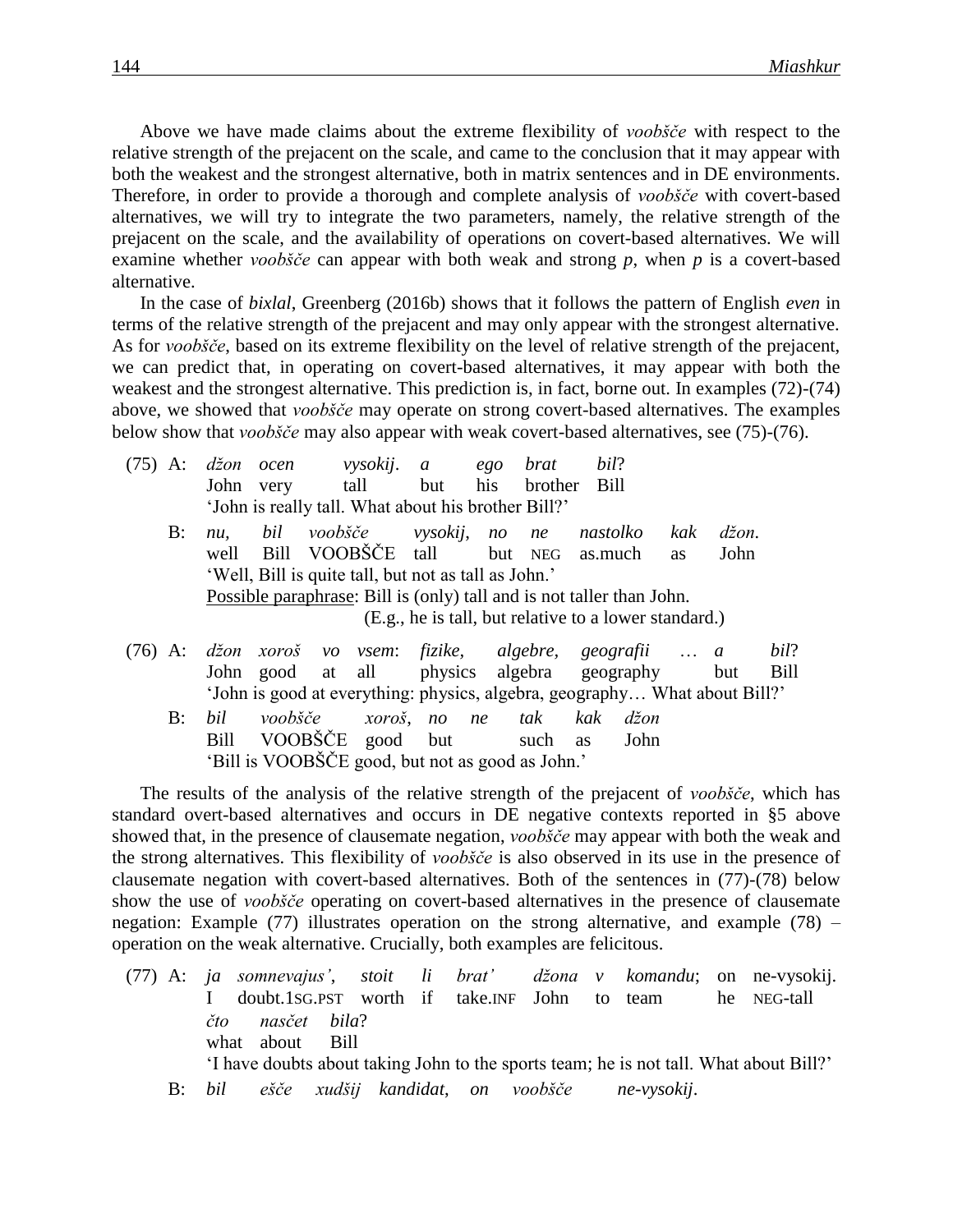Bill more worse candidate he VOOBŠČE NEG-tall 'Bill is an even worse candidate, he is VOOBŠČE not tall.' Possible paraphrase: John is a bad candidate; Bill is an (even) worse one.

(78) A: *mne nužno pomoč' snjat' knigu s verxnej polki*, *no* I.DAT necessary help take.INF book from top shelf but *džon ne možet mne pomoč'*; *on ne-vysokij*. John NEG can.3SG.M.PRES me help.INF he NEG-tall 'I need help fetching a book from a top shelf, but John cannot help me; he is not tall.' B: *poprosi bila*. *on voobšče ne-vysokij*, *no on dostatočno vysok* ask Bill he VOOBŠČE NEG-tall but he enough tall *čtoby pomoč' tebe*. to help.INF you 'You can ask Bill. He is VOOBŠČE not tall, but he is tall enough to help you.' Possible paraphrase: John is not tall (short); Bill is not as short.

This section showed that only *voobšče*, and not *daže*, may operate on covert-based alternatives. In addition, in its association with covert-based alternatives, *voobšče* once again demonstrates its extreme flexibility with respect to the "relative strength of the prejacent" parameter. Not only is it more flexible than English *even*, Hebrew *afilu*, and Russian *daže*, none of which may operate on covert-based alternatives; it is also more flexible than Hebrew *bixlal*, which, similarly to *voobšče*, operates on covert-based alternatives, but only on those where *p* is stronger than *q*.

### **7** Summary and Directions for Future Research

We started our research with a piece of a puzzle: Both *daže* and *voobšče* showed properties of focus-sensitive *even*-like particles and could yield the same *even*-like effect. However, we also observed that the two particles demonstrate a number of crucial differences in terms of their distributional and semantic properties.

Our study set out with the aim of defining the exact range of shared and different properties of *daže* and *voobšče*. The method we have used to analyze the two particles was parametric comparison, based on the idea that *even*-like particles across languages share core meaning, but vary due to several parameters.

Our results showed that both *daže* and *voobšče* are indeed scalar particles, but the two differ with respect to several parameters of variation: additivity, context dependency, relative strength of the prejacent, and operations on covert-based alternatives. In most cases, *voobšče* demonstrated more flexibility than both English *even* and Russian *daže*.

The results of the study are summarized in Table 2 below.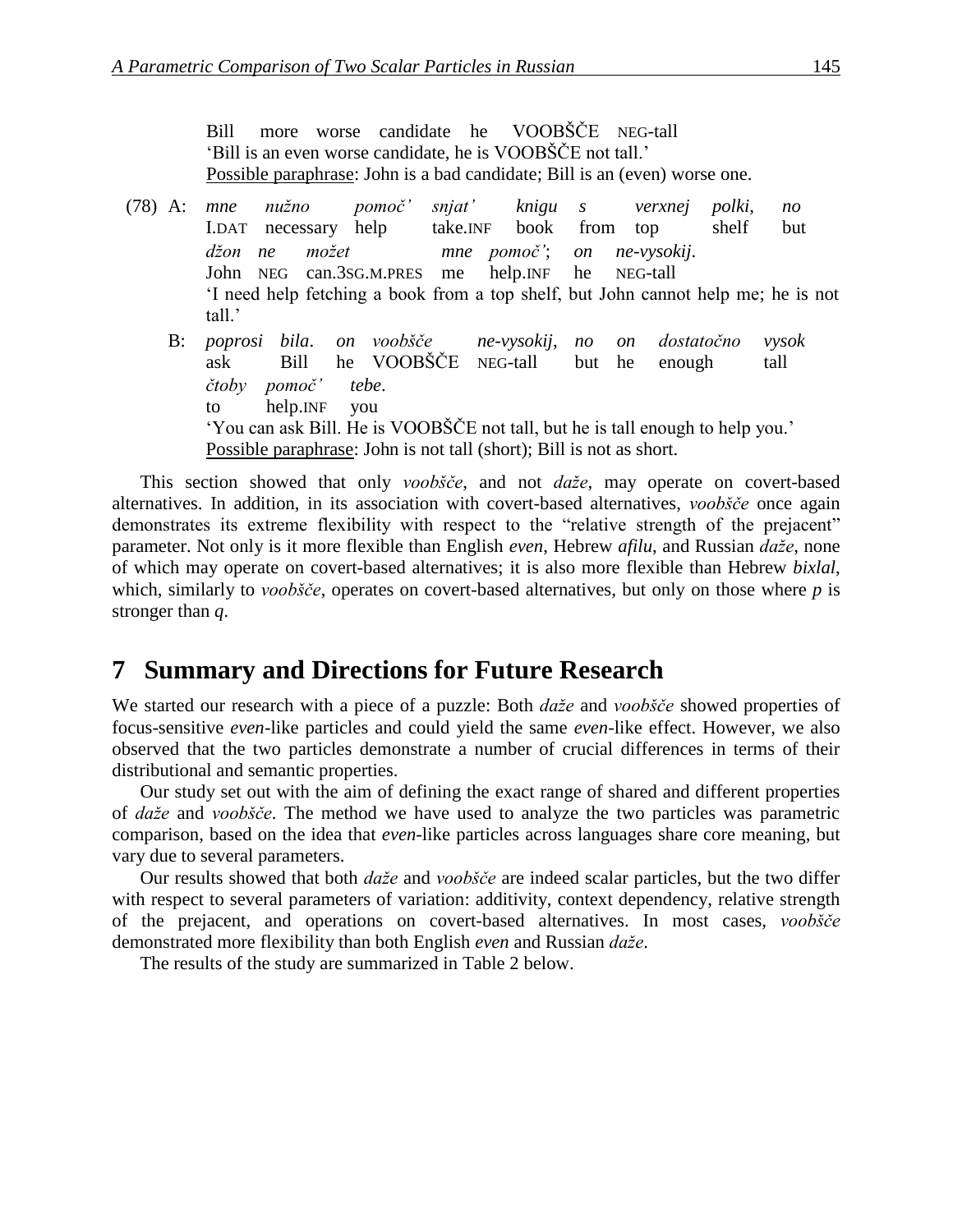|                                                                    | <b>ENGLISH EVEN</b>                      | <b>RUSSIAN DAŽE</b>                      | RUSSIAN VOOBŠČE                                                |  |
|--------------------------------------------------------------------|------------------------------------------|------------------------------------------|----------------------------------------------------------------|--|
| <b>ADDITIVITY</b>                                                  | unspecified                              | additive                                 | exclusive                                                      |  |
| <b>CONTEXT-</b><br><b>DEPENDENCY</b>                               | low level                                | high level                               | low level                                                      |  |
| <b>RELATIVE STRENGTH</b><br>OF THE PREJACENT                       | strong in UE/weak<br>in surface negation | strong in UE/weak<br>in surface negation | weak or strong in UE/<br>weak or strong in<br>surface negation |  |
| <b>OPERATIONS ON</b><br><b>COVERT-BASED</b><br><b>ALTERNATIVES</b> | overt-based                              | overt-based                              | overt-based                                                    |  |

| Table 2. Summary of the parametric analysis of <i>daže</i> and voobšče |  |  |  |
|------------------------------------------------------------------------|--|--|--|
|                                                                        |  |  |  |

The comparison of *daže* and *voobšče* carried out in the present study is novel and important, not only as a step towards a fuller understanding of the scalar particles system in Russian, but also in providing the potential for wider contributions for cross-linguistic research of parametric variation of e.g. *even*-like particles and, more generally, of scalar particles.

The challenging, *even*-like/*only*-like flexibility of *voobšče*, as well as its "exclusivity", is particularly interesting, and can contribute to the development of a unified semantics for scalarparticles languages (cf. Grubic, 2015; Zimmermann, 2015; Greenberg and Orenstein, 2016; Liu, 2016) as well as the research on the scalarity-polarity interface.

An interesting direction for further research is the operation of *voobšče* on covert speech-act operators. Iatridou and Tatevosov (2016) observed that *voobšče*, unlike *daže*, can appear with discursive "our *even*" function, which they analyze as an *even*-like operation on questions, indicating that the prejacent question is the least likely to be asked.

|  |                                   | (79) A: davaj vstretimsja použinat' u oleany. |  |  |  |  |
|--|-----------------------------------|-----------------------------------------------|--|--|--|--|
|  |                                   | let's meet. INF eat. INF-dinner at Oleana     |  |  |  |  |
|  | 'Let's meet at Oleana for dinner. |                                               |  |  |  |  |
|  | B: eto voobšče/#daže gde?         |                                               |  |  |  |  |
|  | this voobšče/#daže where          |                                               |  |  |  |  |
|  | 'Where is that even?'             |                                               |  |  |  |  |

This ability of *voobšče* to operate on questions with "discursive" function potentially supports a direction where it operates on covert speech-act operators (cf. Greenberg and Orenstein, 2016, and Wiegand, 2018 on English *just*).

## **References**

Beaver, David, and Brady Z. Clark. 2008. *Sense and Sensitivity: How Focus Determines Meaning* (*Explorations in Semantics*). Wiley-Blackwell.

Bliss, Heather. 2010. Blackfoot *ikak*-: A case study in *only* and *even*. Paper presented at the Meeting of Semanticists Active in Canada (MOSAIC) 2, McGill University, Montreal, Quebec.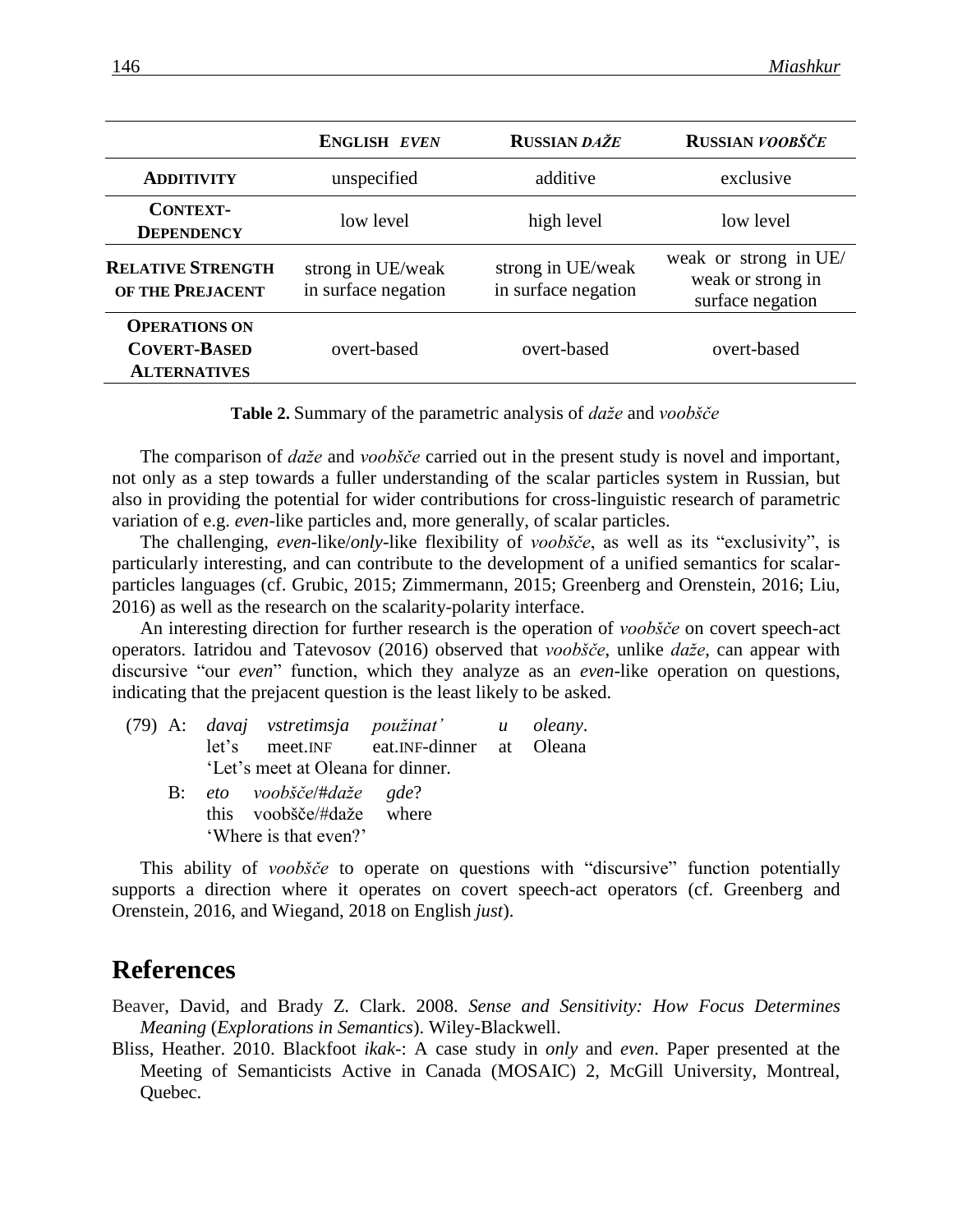- Chierchia, Gennaro. 2013. *Logic in Grammar: Polarity, Free Choice, and Intervention*. Oxford University Press.
- Cohen, Shai. 2009. *On the Semantics of* too *and* only*: Distinctness and Subsumption*. Doctoral Dissertation, University of Massachusetts Amherst.
- Coppock, Elizabeth, and David Beaver. 2014. Principles of the Exclusive Muddle. *Journal of Semantics* 31:371–432.
- Crnič, Luka. 2011. *Getting* even. Doctoral Dissertation, MIT.
- Gast, Volker. 2017. The scalar operator *even* and its German equivalents: Pragmatic and syntactic factors determining the use of *auch*, *selbst* and *sogar* in the Europarl corpus. In *Focus on Additivity: Adverbial modifiers in Romance, Germanic and Slavic languages*, ed. Anna-Maria de Cesare, and Cecilia Andorno, 201–234. Amsterdam and Philadelphia: John Benjamins.
- Gast, Volker, and Johan van der Auwera. 2011. Scalar additive operators in the languages of Europe. *Language* 87:2–54.
- Giannakidou, Anastasia. 2007. The landscape of EVEN. *Natural Language and Linguistic Theory* 25:39–81.
- Greenberg, Yael. 2014. External and internal alternative-sensitive operators. Paper presented at a workshop on "Focus Sensitive Expressions from a Cross-Linguistic Perspective", Bar-Ilan University.
- Greenberg, Yael. 2015. *Even*, comparative likelihood and gradability. In *Proceedings of the 20th Amsterdam Colloquium*, ed. Thomas Brochhagen, Floris Roelofsen, and Nadine Theiler, 147–156. Amsterdam: University of Amsterdam
- Greenberg, Yael. 2016a. A novel problem for the likelihood-based semantics of *even*. *Semantics and Pragmatics* 9:1–28.
- Greenberg, Yael. 2016b. An overt *even*-like operator over degree-based and domain-based alternatives. Ms., Bar-Ilan University.
- Greenberg, Yael. 2018. A revised gradability-based presupposition for *even*. *Natural Language Semantics* 26.1:51–83.
- Greenberg, Yael, and Keren Khrizman. 2012a. *Bixlal* A general strengthening operator. In *Proceedings of IATL 27*, ed. Evan Cohen. Cambridge, MA: MIT.
- Greenberg, Yael, and Keren Khrizman. 2012b. Strengthening across domains: The case of the Hebrew focus and polarity sensitive *bixlal*. Paper presented at the 2012 Summer Workshop, Jerusalem/Tel Aviv Reading Group, Tel Aviv University.
- Greenberg, Yael, and Dina Orenstein. 2016. Typologies for *even*-like and *only*-like operators: Evidence from Modern Hebrew. Paper presented at the European Summer School in Logic, Language and Information (ESSLLI), Italy: Bolzano.
- Grubic, Mira. 2015. *Focus and Alternative Sensitivity in Ngamo* (*West-Chadic*). Doctoral Dissertation, University of Potsdam.
- Guerzoni, Elena. 2003. *Why* Even *Ask? On the Pragmatics of Questions and the Semantics of Answers*. Doctoral Dissertation, MIT.
- Guerzoni, Elena. 2007. On scalar, additive and exclusive components of some NPIs. Paper presented at the LSA annual meeting, USC.
- Herburger, Elena. 2000. *What Counts: Focus and Quantification*. Cambridge, MA: MIT Press.
- Horn, Laurence. 1969. A presuppositional analysis of *only* and *even*. In *Papers from the 5th Annual Meeting of the Chicago Linguistic Society*, Vol. 4, ed. Robert I. Binnick, Alice Davison, Georgia Green, and Jerry Morgan, 97–108. Chicago: Chicago Linguistic Society.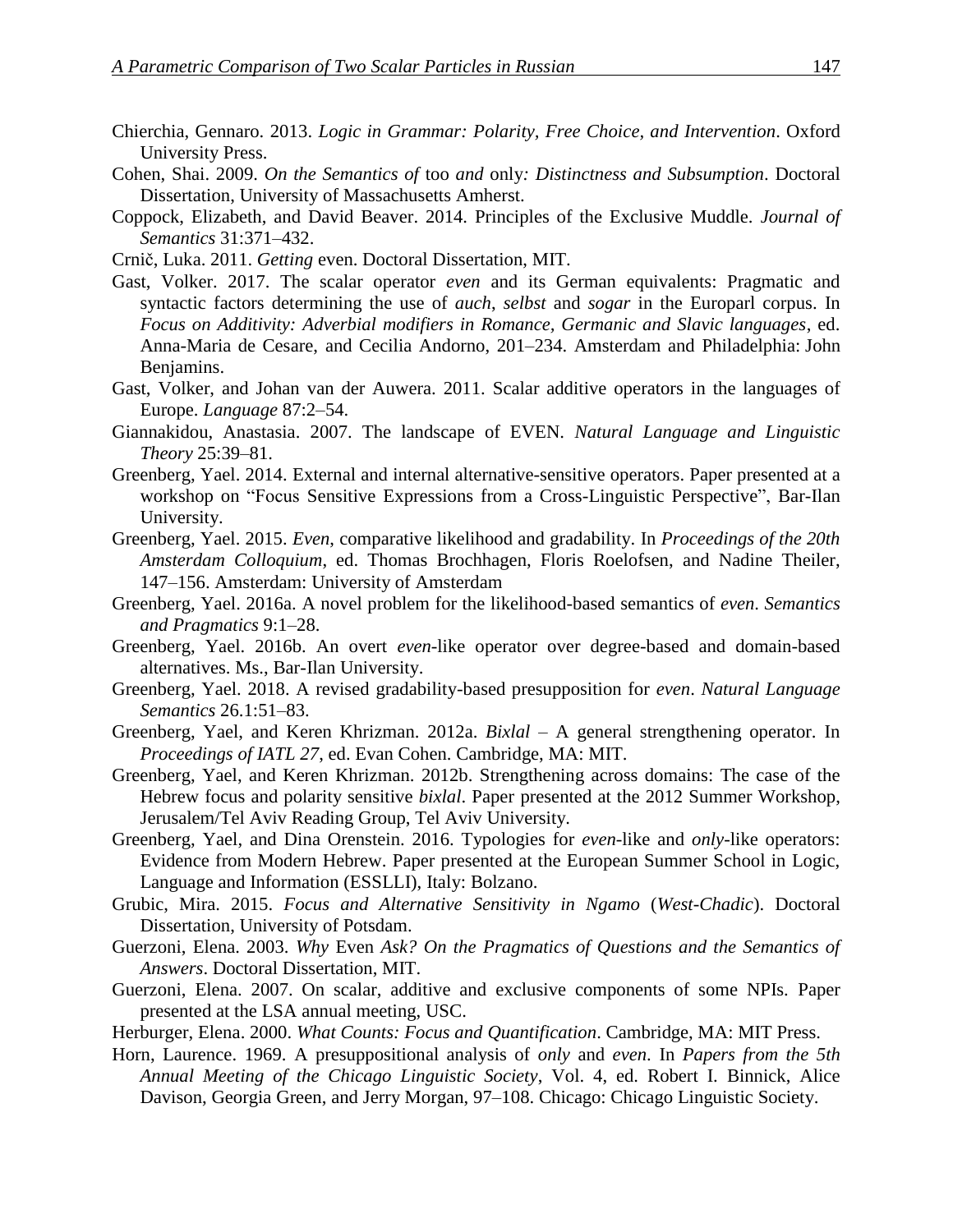- Iatridou, Sabine, and Sergei Tetevosov. 2016. Our *even*. *Linguistics and Philosophy* 39.4:295– 331.
- Karttunen, Lauri, and Stanley Peters. 1979. Conventional implicature. In *Syntax and Semantics 11: Presuppositions*, ed. Choon‐Kyu Oh, and David A. Dinneen, 1–56. New York: Academic Press.
- Kay, Paul. 1990. Even. *Linguistics and Philosophy* 13:59–111.
- Kratzer, Angelika. 1989. An investigation of the lumps of thought. *Linguistics and Philosophy* 12.5:607–653.
- Krifka, Manfred. 1991. A compositional semantics for multiple focus constructions. In *Semantics and Linguistic Theory* (*SALT*) 1, ed. Steven K. Moore, and Adam Zachary Wyner, 127–158. Ithaca, NY: Cornell University.
- Krifka, Manfred. 1999. Additive particles under stress. In *Semantics and Linguistic Theory* (*SALT*) 8, ed. Devon Strolovitch, and Aaron Lawson, 111–128. Ithaca, NY: CLC Publications.
- Ladusaw, William. A. 1980. *Polarity Sensitivity as Inherent Scope Relations*. Doctoral Dissertation, Austin: University of Texas Garland, NY.
- Lahiri, Utpal. 1998. Focus and negative polarity in Hindi. *Natural Language Semantics* 6:57– 123.
- Lahiri, Utpal. 2008. The semantics and pragmatics of some scalar expressions in Spanish. In *Anuario del seminario de filología Vasca "Julio de Urquijo"* 42.2:359–389.
- Liu, M. 2016. Varieties of alternatives: Mandarin focus particles. *Linguistics and Philosophy* 40: 61–95.
- Nakanishi, Kimiko. 2006. *Even*, *only*, and negative polarity in Japanese. In *Semantics and Linguistic Theory* (*SALT*) 16, ed. Masayuki Gibson, and Jonathan Howell, 138–155. Ithaca, NY: CLC Publications.
- Rooth, Mats. 1985. *Association with Focus*. Doctoral Dissertation, University of Massachusetts, Amherst.
- Rooth, Mats. 1992. A theory of focus interpretation. *Natural Language Semantics* 1:75–116.
- Rullmann, Hotze. 1997. *Even*, polarity, and scope. In *Papers in Experimental and Theoretical Linguistics*, Vol. 4, ed. Martha Gibson, Grace Wiebe, and Gary Libben, 40–64. University of Alberta.
- Rullmann, Hotze. 2007. What does *even* even mean? Ms., University of British Columbia.
- Schwarz, Bernhard. 2005. Scalar additive particles in negative contexts. *Natural Language Semantics* 13:125–168.
- Schwenter, Scott. A., and Shravan Vasishth. 2000. Absolute and relative scalar particles in Spanish and Hindi. In *Proceedings of the 26th Annual Meeting of the Berkeley Linguistics Society*, ed. Lisa J. Conathan, Jeff Good, Darya Kavitskaya, Alyssa B. Wulf, and Alan C. L. Yu, 225–233. Berkeley, CA: Berkeley Linguistics Society.
- von Stechow, Arnim. 1991. Current issues in the theory of focus. In *Semantik: Ein internationales Handbuch der zeitgenössischen Forschung*, ed. Arnim von Stechow, and Dieter Wunderlich, 804–825. Berlin: Walter.
- Wagner, Michael. 2012. Contrastive topics decomposed. *Semantics and Pragmatics* 5:1–54.
- Wagner, Michael. 2014. *Even* and the syntax of focus sensitivity. Paper presented at a workshop on "Focus Sensitive Expressions from a Cross-Linguistic Perspective", Bar-Ilan University.